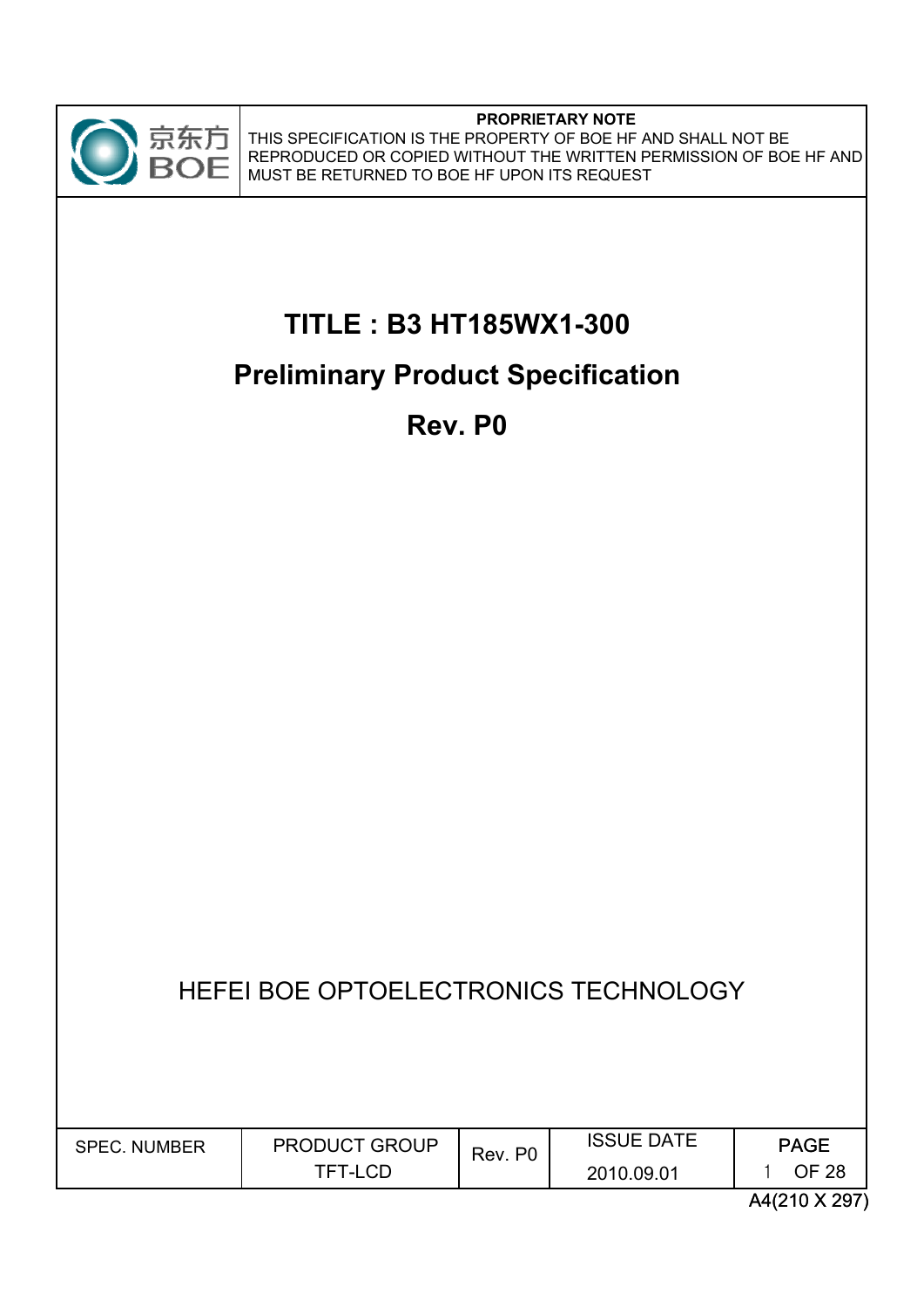

TFT-LCD PRODUCT P0 Sept. 1. 10'

# REVISION HISTORY

| REV.           | ECN No.      | DESCRIPTION OF CHANGES                                   | <b>DATE</b> | PREPARED                     |
|----------------|--------------|----------------------------------------------------------|-------------|------------------------------|
| P <sub>0</sub> |              | <b>Initial Release</b>                                   | 2010.09.01  | 丁渊                           |
|                |              |                                                          |             |                              |
|                |              |                                                          |             |                              |
|                |              |                                                          |             |                              |
|                |              |                                                          |             |                              |
|                |              |                                                          |             |                              |
|                |              |                                                          |             |                              |
|                |              |                                                          |             |                              |
|                |              |                                                          |             |                              |
|                |              |                                                          |             |                              |
|                |              |                                                          |             |                              |
|                |              |                                                          |             |                              |
|                |              |                                                          |             |                              |
|                |              |                                                          |             |                              |
|                |              |                                                          |             |                              |
|                |              |                                                          |             |                              |
|                |              |                                                          |             |                              |
|                |              |                                                          |             |                              |
|                |              |                                                          |             |                              |
|                |              |                                                          |             |                              |
|                |              |                                                          |             |                              |
|                |              |                                                          |             |                              |
|                |              |                                                          |             |                              |
|                |              |                                                          |             |                              |
|                | SPEC. NUMBER | SPEC. TITLE                                              |             | <b>PAGE</b>                  |
|                |              | B3 HT185WX1-300 Preliminary Product Specification_Rev.PO |             | $\mathbf{2}$<br><b>OF 28</b> |
|                |              |                                                          |             | A4(210 X 297)                |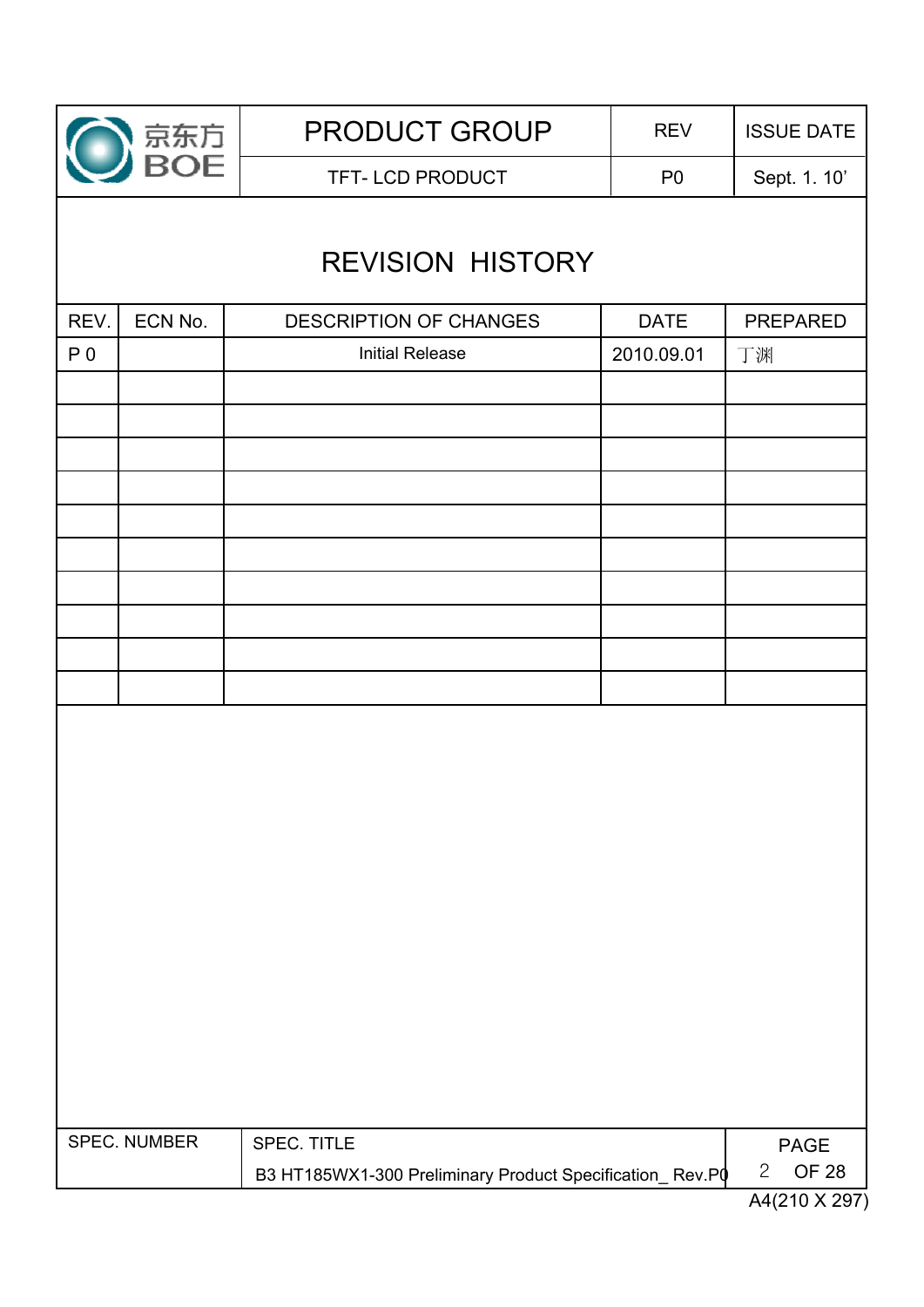

## **Contents**

| No.  | <b>Item</b>                                          | Page           |
|------|------------------------------------------------------|----------------|
| 1.0  | <b>General Description</b>                           | 4              |
| 2.0  | <b>Absolute Maximum Ratings</b>                      | 6              |
| 3.0  | <b>Electrical Specifications</b>                     | $\overline{7}$ |
| 4.0  | <b>Optical Specifications</b>                        | 8              |
| 5.0  | <b>Interface Connection</b>                          | 10             |
| 6.0  | <b>Signal Timing Specifications</b>                  | 13             |
| 7.0  | Signal Timing Waveforms of Interface Signal          | 15             |
| 8.0  | Input Signals, Display Colors & Gray Scale of Colors | 17             |
| 9.0  | Power Sequence                                       | 18             |
| 10.0 | <b>Mechanical Characteristics</b>                    | 19             |
| 11.0 | <b>Reliability Test</b>                              | 20             |
| 12.0 | Handling& Cautions                                   | 21             |
| 13.0 | <b>Product Serial Number</b>                         | 22             |
| 14.0 | Packing                                              | 23             |
| 15.0 | Appendix                                             | 25             |

| <b>SPEC. NUMBER</b> | <b>SPEC. TITLE</b>                                        | PAGE         |
|---------------------|-----------------------------------------------------------|--------------|
|                     | B3 HT185WX1-300 Preliminary Product Specification _Rev.P0 | 3 OF 28      |
|                     |                                                           | . <i>. .</i> |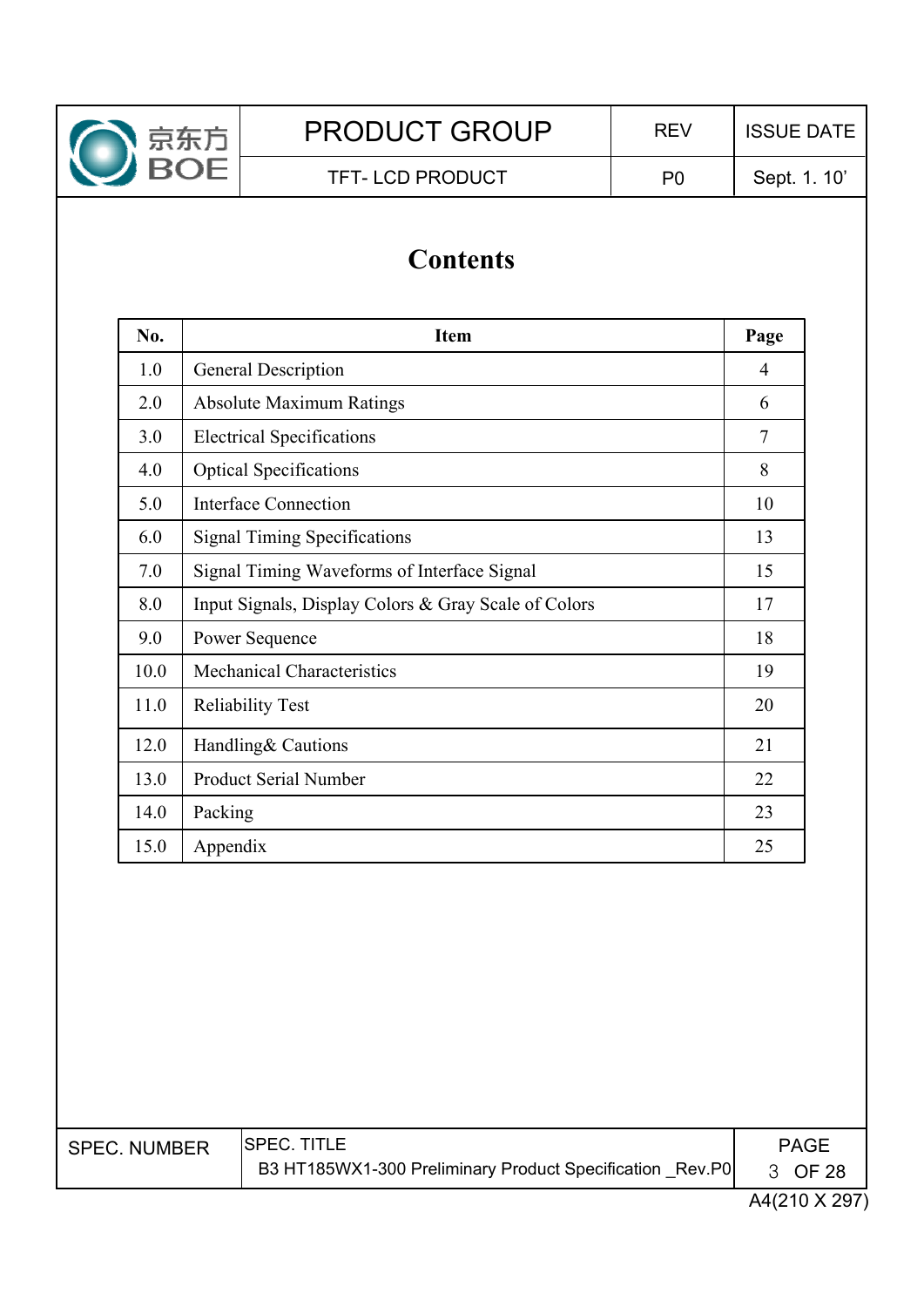

## **1.0 GENERAL DESCRIPTION**

#### **1.1 Introduction**

HT185WX1-300 is a color active matrix TFT LCD module using amorphous silicon TFT's (Thin Film Transistors) as an active switching devices. This module has a 18.5 inch diagonally measured active area with WXGA resolutions (1366 horizontal by 768 vertical pixel array). Each pixel is divided into RED, GREEN, BLUE dots which are arranged in vertical stripe and this module can display 16.7M colors. The TFT-LCD panel used for this module is adapted for a low reflection and higher color type.



#### **1.2 Features**

- LVDS Interface with 1 pixel / clock
- High-speed response
- Low power consumption
- z 6-bit (Hi-FRC) color depth, display 16. 7M colors
- $\bullet$  Incorporated edge type back-light (One Light Bar)
- $\bullet$  High luminance and contrast ratio, low reflection and wide viewing angle
- $\bullet$  DE (Data Enable) only
- $\bullet$  RoHS /TCO 5.0 Compliant

| <b>SPEC. TITLE</b><br><b>PAGE</b><br><b>SPEC. NUMBER</b><br>B3 HT185WX1-300 Preliminary Product Specification _Rev.P0<br>4 OF 28 |
|----------------------------------------------------------------------------------------------------------------------------------|
|----------------------------------------------------------------------------------------------------------------------------------|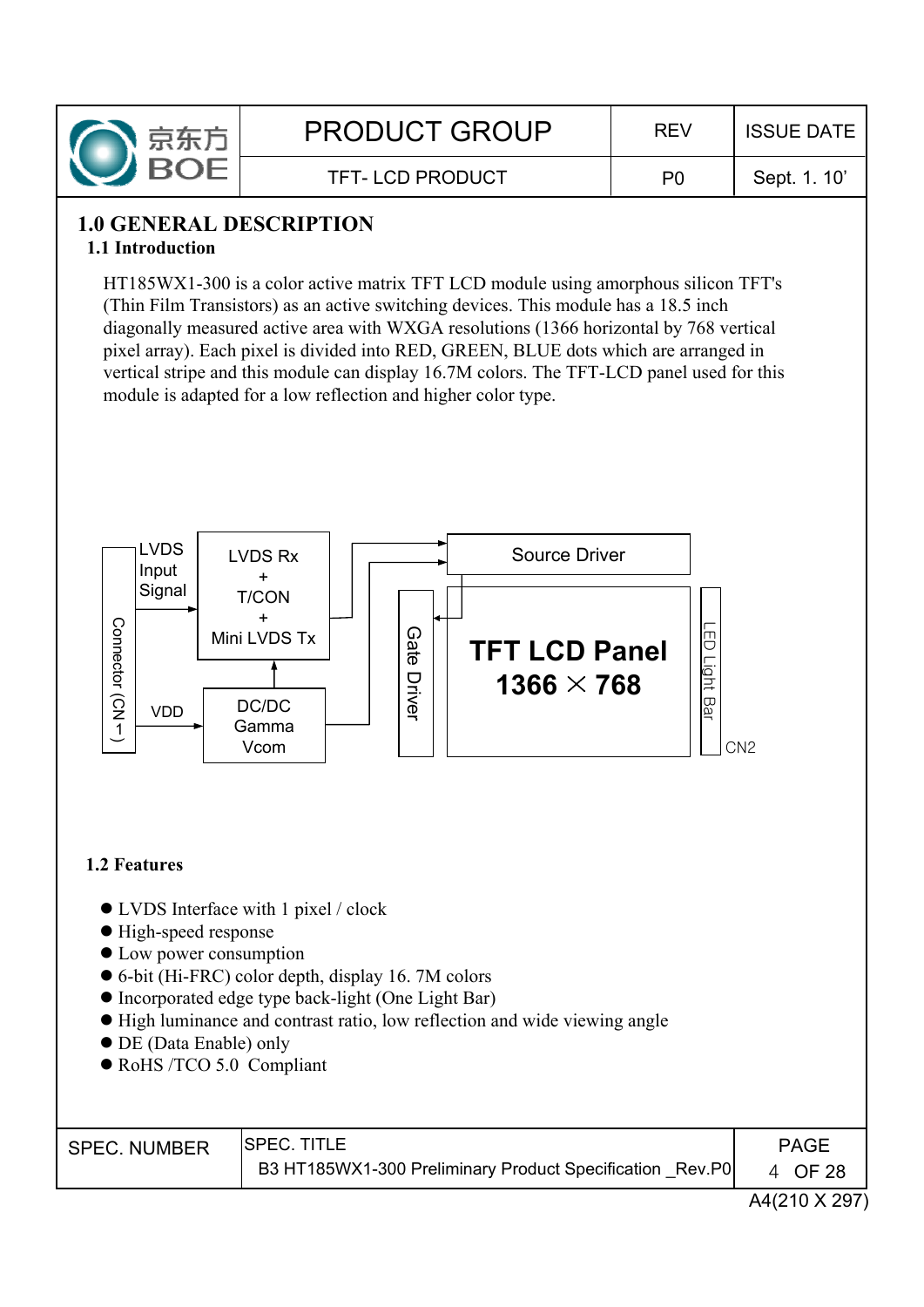

#### **1.3 Application**

- Desktop Type of PC & Workstation Use
- Slim-Size Display for Stand-alone Monitor
- $\bullet$  Display Terminals for Control System
- $\bullet$  Monitors for Process Controller

#### **1.4 General Specification**

The followings are general specifications at the model HT185WX1-100.

| Parameter                | Specification                                             | Unit   | <b>Remarks</b>    |
|--------------------------|-----------------------------------------------------------|--------|-------------------|
| Active area              | $409.8(H) \times 230.4(V)$                                | mm     |                   |
| Number of pixels         | $1366(H) \times 768(V)$                                   | pixels |                   |
| Pixel pitch              | $0.3(H) \times 0.3(V)$                                    | mm     |                   |
| Pixel arrangement        | <b>RGB</b> Vertical stripe                                |        |                   |
| Display colors           | 16.7M                                                     | colors |                   |
| Display mode             | Normally White                                            |        |                   |
| Dimensional outline      | $430.4(H) \times 254.6(V) \times 10.9(D)$ typ.            | mm     |                   |
| Weight                   | (1330)<br>(typ.)                                          | g      |                   |
| <b>Surface Treatment</b> | Haze 25%, 3H                                              |        |                   |
| Back-light               | right edge side, 1- LED Light bar                         |        |                   |
|                          |                                                           |        |                   |
| <b>SPEC. NUMBER</b>      | <b>SPEC. TITLE</b>                                        |        | <b>PAGE</b>       |
|                          | B3 HT185WX1-300 Preliminary Product Specification _Rev.P0 |        | 5<br><b>OF 28</b> |

<Table 1. General Specifications>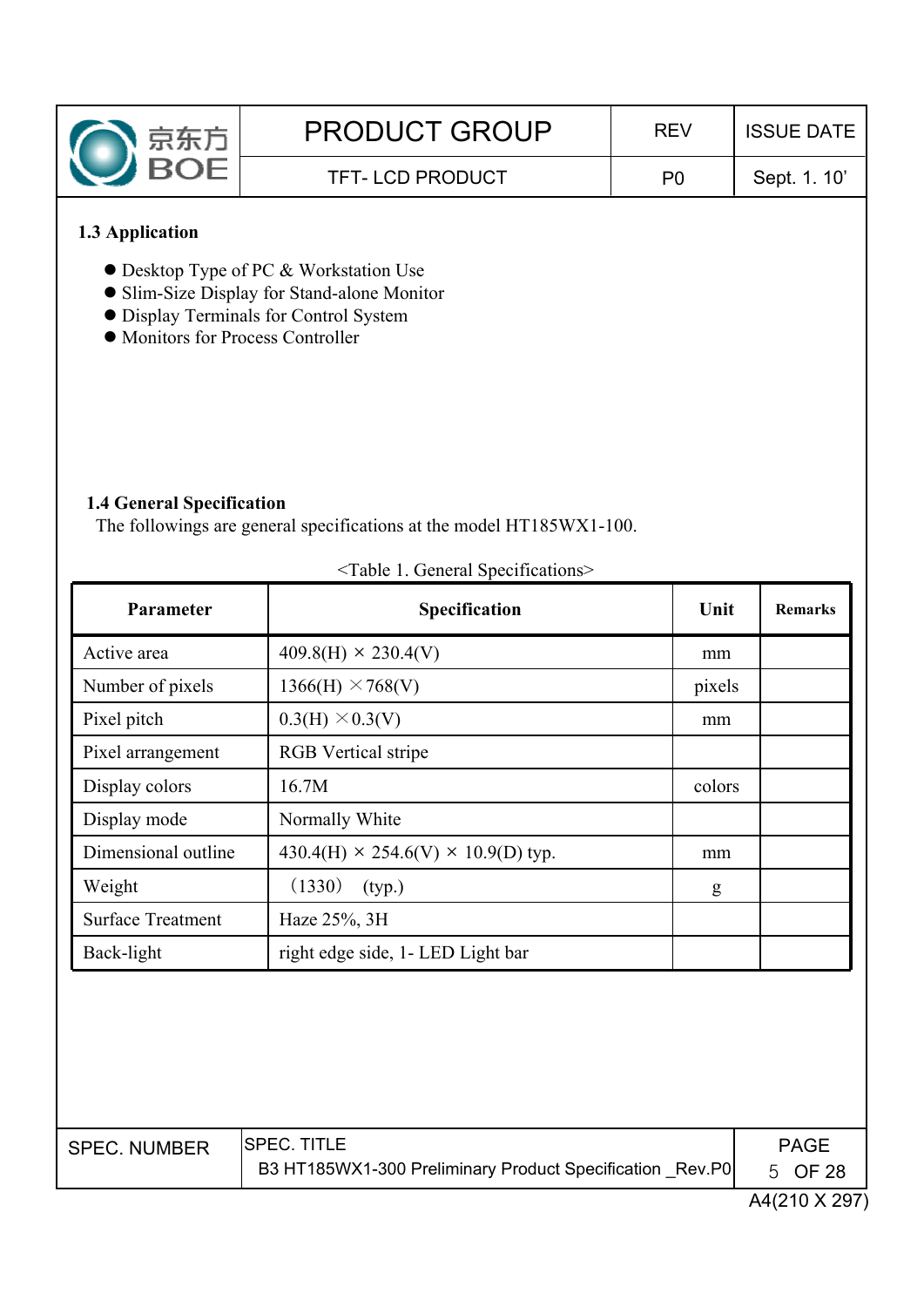

## **2.0 ABSOLUTE MAXIMUM RATINGS**

The followings are maximum values which, if exceed, may cause faulty operation or damage to the unit. The operational and non-operational maximum voltage and current values are listed in Table 2.

| <table 2.="" absolute="" maximum="" ratings=""><br/>[VSS=GND=0V]</table> |                    |           |               |      |                |  |  |  |
|--------------------------------------------------------------------------|--------------------|-----------|---------------|------|----------------|--|--|--|
| <b>Parameter</b>                                                         | <b>Symbol</b>      | Min.      | Max.          | Unit | <b>Remarks</b> |  |  |  |
| Power Supply Voltage                                                     | $\rm V_{DD}^{}$    | $-0.5$    | 5.5           | V    |                |  |  |  |
| Logic Supply Voltage                                                     | ${\rm V}_{\rm IN}$ | $VSS-0.3$ | $V_{DD}$ +0.3 | V    | $Ta = 25$ °C   |  |  |  |
| Back-light Lamp Current                                                  | $I_{BL}$           | 3         | 8.0           | mA   |                |  |  |  |
| Back-light Lamp frequency                                                | $F_L$              | 40        | 80            | kHz  |                |  |  |  |
| <b>Operating Temperature</b>                                             | $\rm T_{OP}$       | 0         | $+50$         | U    | 1)             |  |  |  |
| <b>Storage Temperature</b>                                               | $T_{ST}$           | $-20$     | $+60$         | °C   | 1)             |  |  |  |

Note : 1) Temperature and relative humidity range are shown in the figure below. Wet bulb temperature should be  $39\,^{\circ}\text{C}$  max. and no condensation of water.

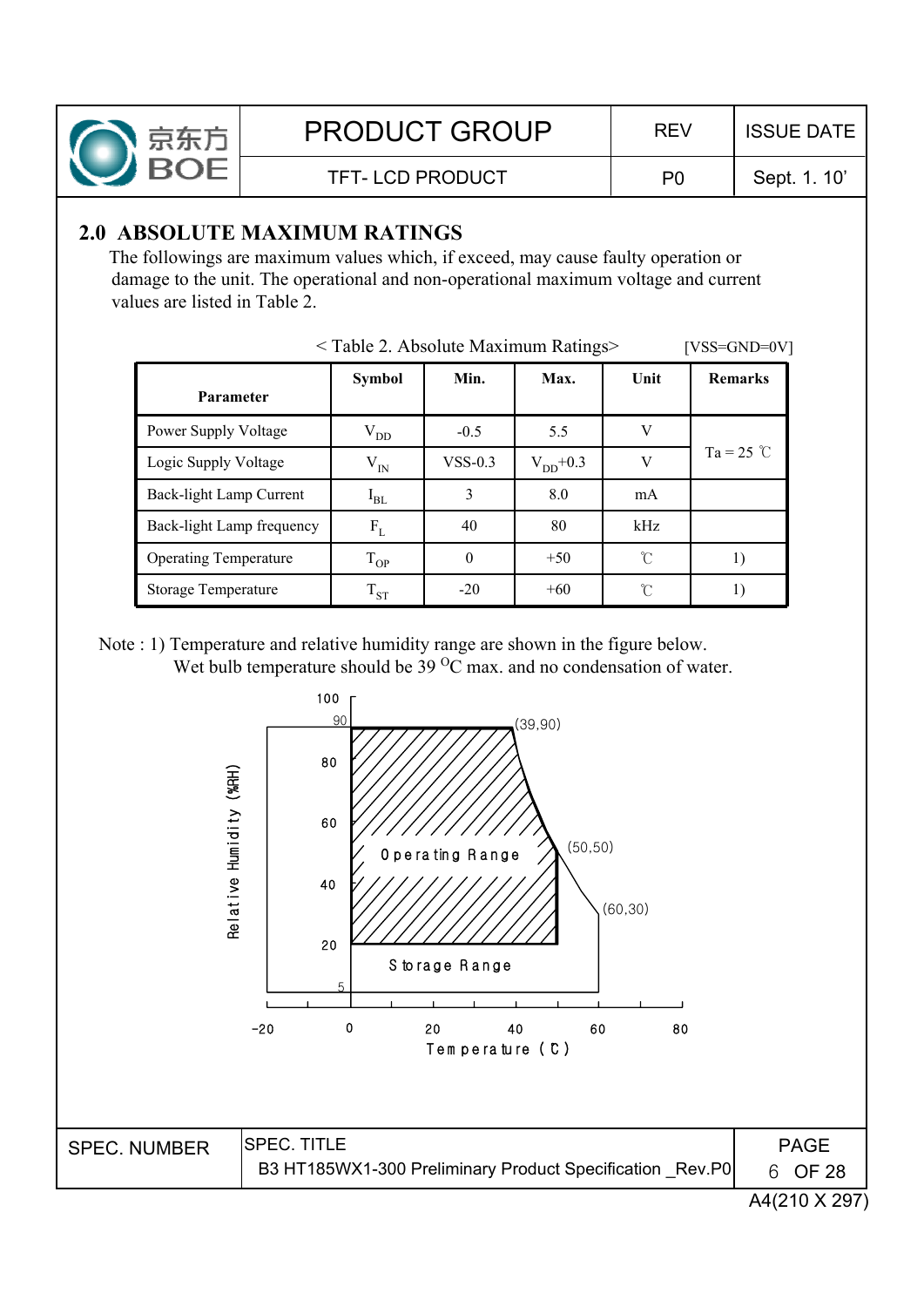| 京东方                                                                          |  | <b>PRODUCT GROUP</b>                                  |                          |                          |                          | <b>REV</b>     | <b>ISSUE DATE</b>                                     |  |
|------------------------------------------------------------------------------|--|-------------------------------------------------------|--------------------------|--------------------------|--------------------------|----------------|-------------------------------------------------------|--|
|                                                                              |  | <b>TFT-LCD PRODUCT</b>                                |                          |                          |                          | P <sub>0</sub> | Sept. 1. 10'                                          |  |
| <b>3.0 ELECTRICAL SPECIFICATIONS</b><br><b>3.1 Electrical Specifications</b> |  | <table 3.="" electrical="" specifications=""></table> |                          |                          |                          |                | $[Ta = 25 \pm 2 \degree C]$                           |  |
| Parameter                                                                    |  |                                                       | Min.                     | Typ.                     | Max.                     | Unit           | <b>Remarks</b>                                        |  |
| Power Supply Voltage                                                         |  | $\rm V_{DD}$                                          | 4.5                      | 5.0                      | 5.5                      | V              |                                                       |  |
| Power Supply Current                                                         |  | $I_{DD}$                                              | $\overline{\phantom{a}}$ | 600                      | 1000                     | mA             | Note1                                                 |  |
| In-Rush Current                                                              |  | $I_{RUSH}$                                            | $\blacksquare$           | 2.0                      | 3.0                      | $\mathbf{A}$   | Note 2                                                |  |
| Permissible Input Ripple Voltage                                             |  | $V_{RF}$                                              | $\blacksquare$           | $\overline{a}$           | 100                      | mV             | $V_{DD} = 5.0V$                                       |  |
| High Level Differential Input<br>Threshold Voltage                           |  | V <sub>IH</sub>                                       |                          | $\overline{a}$           | $+100$                   | mV             |                                                       |  |
| Low Level Differential Input<br>Threshold Voltage                            |  | $V_{IL}$                                              | $-100$                   |                          |                          | mV             |                                                       |  |
| Differential input voltage                                                   |  | $ V_{ID} $                                            | 200                      | $\overline{\phantom{0}}$ | 600                      | mV             |                                                       |  |
| Differential input common mode voltage                                       |  | Vcm                                                   | 1.0                      | 1.2                      | 1.5                      |                | $\rm V_{\rm III}\!\!=\!\!100mV,$<br>$V_{II}$ = -100mV |  |
| LED Channel Voltage                                                          |  | $V_{L}$                                               | $\blacksquare$           | 41.6                     | (44.2)                   | V              |                                                       |  |
| <b>LED Channel Current</b>                                                   |  | $\mathbf{I}_{\rm L}$                                  | $\overline{a}$           | 60                       |                          | mA             |                                                       |  |
| LED Lifetime                                                                 |  |                                                       | 30,000                   | $\overline{\phantom{0}}$ | $\overline{\phantom{a}}$ | <b>Hrs</b>     | $\mathbf{I}$                                          |  |
|                                                                              |  | $P_D$                                                 | $\blacksquare$           | 3                        | 4.5                      | W              |                                                       |  |
| Power Consumption                                                            |  | $\rm P_{BL}$                                          |                          | 9.98                     | $\overline{a}$           | W              | $I_{r}$ =60 mA, Note 5                                |  |
|                                                                              |  | $P_{total}$                                           |                          | 12.98                    | $\overline{a}$           | W              |                                                       |  |

Notes : 1. The supply voltage is measured and specified at the interface connector of LCM.

The current draw and power consumption specified is for VDD=5.0V, Frame rate=75Hz and Clock frequency = 95MHz. Test Pattern of power supply current

a) Typ : Color Bar pattern

b) Max : Skip Sub Pixel Pattern

![](_page_6_Picture_5.jpeg)

2. Duration of rush current is about 2 ms and rising time of VDD is 520  $\mu$ s  $\pm$  20 %

3. The lamp frequency should be selected as different as possible from the horizontal

synchronous frequency and its harmonics to avoid interference, which may cause line flow on the display 4. The voltage above this value should be applied to the lamps for more than 1 second to start-up. Otherwise the lamps may not be turned on.

5. Calculated value for reference ( $V_L \times I_L$ )  $\times$  4(channel) excluding driver loss. (LED Light bar: 13S4P)

| <b>SPEC. NUMBER</b> | <b>SPEC. TITLE</b>                                       | <b>PAGE</b> |
|---------------------|----------------------------------------------------------|-------------|
|                     | B3 HT185WX1-300 Preliminary Product Specification Rev.P0 | OF 28       |
|                     |                                                          |             |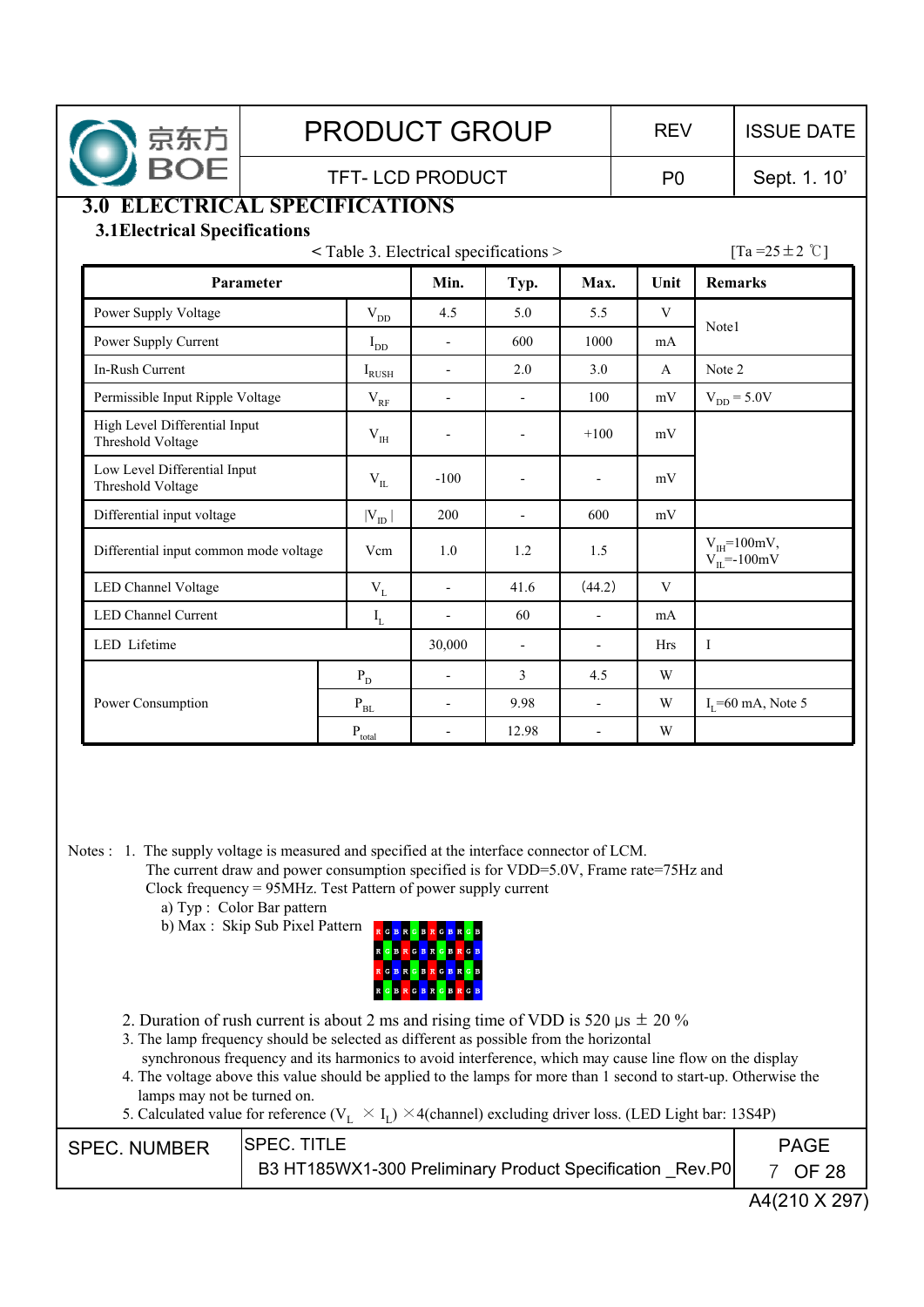![](_page_7_Picture_0.jpeg)

Sept. 1. 10'

## **4.0 OPTICAL SPECIFICATION**

#### **4.1 Overview**

The test of Optical specifications shall be measured in a dark room (ambient luminance  $\leq 1$  lux and temperature =  $25\pm2$ °C) with the equipment of Luminance meter system (Goniometer system and TOPCONE BM-5) and test unit shall be located at an approximate distance 50cm from the LCD surface at a viewing angle of  $\Theta$  and  $\Phi$  equal to 0°. We refer to  $\Theta_{\emptyset=0}$  (= $\Theta_3$ ) as the 3 o'clock direction (the "right"),  $\Theta_{\emptyset=90}$  (=  $\Theta_{12}$ ) as the 12 o'clock direction ("upward"),  $\Theta_{\emptyset=180}$  (=  $\Theta_9$ ) as the 9 o'clock direction ("left") and  $\Theta_{\text{Q=270}}(=\Theta_6)$  as the 6 o'clock direction ("bottom"). While scanning  $\Theta$  and/or Ø, the center of the measuring spot on the Display surface shall stay fixed. The measurement shall be executed after 30 minutes warm-up period. VDD shall be  $5.0V +10\%$  at  $25°C$ . Optimum viewing angle direction is 6 'clock.

| Parameter                  |                    | <b>Symbol</b>             | Condition                                                | Min.           | Typ.                     | Max.                     | Unit              | Remark            |
|----------------------------|--------------------|---------------------------|----------------------------------------------------------|----------------|--------------------------|--------------------------|-------------------|-------------------|
|                            |                    | $\Theta_{3}$              |                                                          | 70             | 85                       |                          | Deg.              |                   |
|                            | Horizontal         | $\Theta$ <sub>9</sub>     | CR > 10                                                  | 70             | 85                       | $\overline{\phantom{a}}$ | Deg.              |                   |
| Viewing Angle range        |                    | $\Theta_{\underline{12}}$ |                                                          | 70             | 80                       | $\overline{\phantom{0}}$ | Deg.              |                   |
|                            | Vertical           | $\Theta_{\underline{6}}$  |                                                          | 70             | 80                       | $\frac{1}{2}$            | Deg.              |                   |
|                            | Horizontal         | $\Theta_3$                |                                                          | 85             | $\blacksquare$           | $\overline{\phantom{a}}$ | Deg.              | Note 1            |
|                            |                    | $\Theta_9$                | CR > 5                                                   | 85             | $\Box$                   | $\overline{\phantom{m}}$ | Deg.              |                   |
| Viewing Angle range        | Vertical           | $\Theta_{\underline{12}}$ |                                                          | 85             | $\Box$                   | $\blacksquare$           | Deg.              |                   |
|                            |                    | $\Theta_6$                |                                                          | 85             |                          | $\frac{1}{2}$            | Deg.              |                   |
| Luminance Contrast ratio   |                    | CR                        |                                                          | 700            | 1000                     |                          |                   | Note 2            |
| Luminance of White         |                    | $\mathbf{Y}_{\mathrm{w}}$ |                                                          | 200            | 250                      |                          | cd/m <sup>2</sup> | Note 3            |
| White luminance uniformity |                    | $\Delta$ Y                |                                                          | 75             | 80                       |                          | $\frac{0}{0}$     | Note 4            |
|                            |                    | $W_{x}$                   |                                                          | 0.283          | 0.313                    | 0.343                    |                   | Note 5            |
|                            | White              | $\mathbf{W}_{\mathbf{y}}$ | $\Theta = 0^{\circ}$<br>(Center)<br>Normal               | 0.299          | 0.329                    | 0.359                    |                   |                   |
|                            | Red<br>Green       | $\rm R_x$                 |                                                          | TBD            | TBD                      | TBD                      |                   |                   |
| Reproduction               |                    | $R_{y}$                   | Viewing<br>Angle                                         | TBD            | <b>TBD</b>               | TBD                      |                   |                   |
| of color                   |                    | $\mathbf{G}_{\mathbf{x}}$ |                                                          | TBD            | <b>TBD</b>               | <b>TBD</b>               |                   |                   |
|                            |                    | $\mathbf{G}_{\mathbf{y}}$ |                                                          | TBD            | TBD                      | TBD                      |                   |                   |
|                            |                    | $\mathbf{B}_{\mathrm{x}}$ |                                                          | TBD            | <b>TBD</b>               | <b>TBD</b>               |                   |                   |
|                            | Blue               | $B_y$                     |                                                          | <b>TBD</b>     | <b>TBD</b>               | <b>TBD</b>               |                   |                   |
| Response                   | Rising             | $T_r$                     |                                                          |                | 1.5                      | 2.5                      | ms                | Note 6            |
| Time                       | Falling            | $\rm T_{f}$               |                                                          |                | 3.5                      | 5.5                      | ms                |                   |
| Cross Talk                 |                    | CT                        |                                                          | $\overline{a}$ | $\overline{\phantom{a}}$ | $2.0$                    | $\frac{0}{0}$     | Note 7            |
|                            |                    |                           |                                                          |                |                          |                          |                   |                   |
| <b>SPEC. NUMBER</b>        | <b>SPEC. TITLE</b> |                           |                                                          |                |                          |                          |                   | <b>PAGE</b>       |
|                            |                    |                           | B3 HT185WX1-300 Preliminary Product Specification Rev.P0 |                |                          |                          |                   | 8<br><b>OF 28</b> |

#### **4.2 Optical Specifications**

[VDD = 5.0V, Frame rate = 60Hz, Clock = 78MHz,  $I_{BL}$  = 7.5mA, Ta = 25 ± 2 °C]

A4(210 X 297)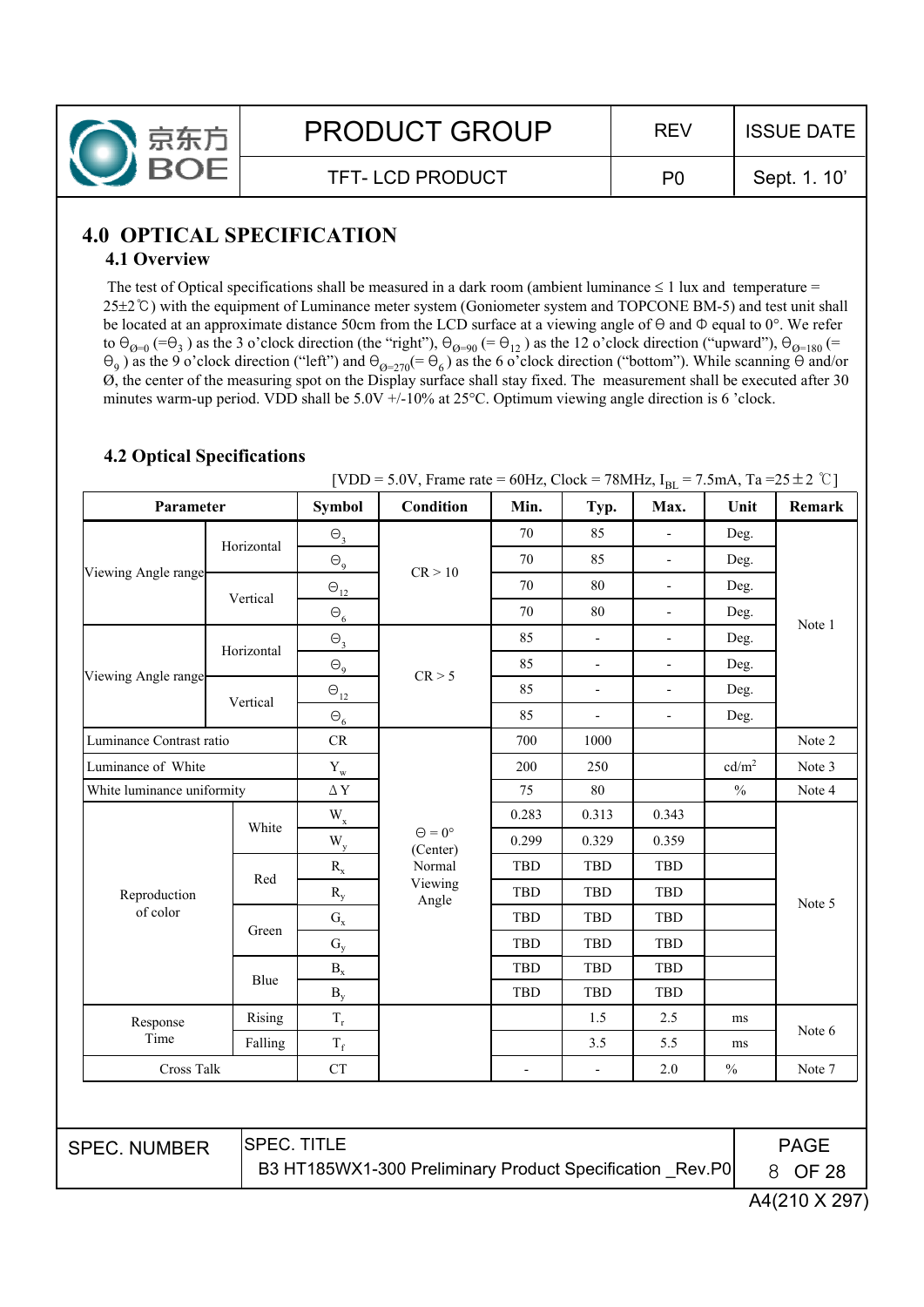![](_page_8_Picture_0.jpeg)

### **Note :**

- 1. Viewing angle is the angle at which the contrast ratio is greater than 10. The viewing are determined for the horizontal or 3, 9 o'clock direction and the vertical or 6, 12 o'clock direction with respect to the optical axis which is normal to the LCD surface.
- 2. Contrast measurements shall be made at viewing angle of  $\theta$ = 0° and at the center of the LCD surface. Luminance shall be measured with all pixels in the view field set first to white, then to the dark (black) state. (See FIGURE 1 shown in Appendix) Luminance Contrast Ratio (CR) is defined mathematically.

Luminance when displaying a white raster Luminance when displaying a black raster  $CR$ 

- 3. Center Luminance of white is defined as the LCD surface. Luminance shall be measured with all pixels in the view field set first to white. This measurement shall be taken at the locations shown in FIGURE 2 for a total of the measurements per display.
- 4. The White luminance uniformity on LCD surface is then expressed as :  $\Delta Y =$  (Minimum Luminance of 9points / Maximum Luminance of 9points ) \* 100 (See FIGURE 2 shown in Appendix).
- 5. The color chromaticity coordinates specified in Table 4. shall be calculated from the spectral data measured with all pixels first in red, green, blue and white. Measurements shall be made at the center of the panel.
- 6. The electro-optical response time measurements shall be made as FIGURE 3 shown in Appendix by switching the "data" input signal ON and OFF. The times needed for the luminance to change from 10% to 90% is Td, and 90% to 10% is Tr.
- 7. Cross-Talk of one area of the LCD surface by another shall be measured by comparing the luminance  $(Y_A)$  of a 25mm diameter area, with all display pixels set to a gray level, to the luminance  $(Y_B)$  of that same area when any adjacent area is driven dark. (See FIGURE 4 shown in Appendix).

| <b>SPEC. NUMBER</b> | <b>SPEC. TITLE</b><br>B3 HT185WX1-300 Preliminary Product Specification Rev.P0 | <b>PAGF</b><br>9 OF 28 |
|---------------------|--------------------------------------------------------------------------------|------------------------|
|                     |                                                                                |                        |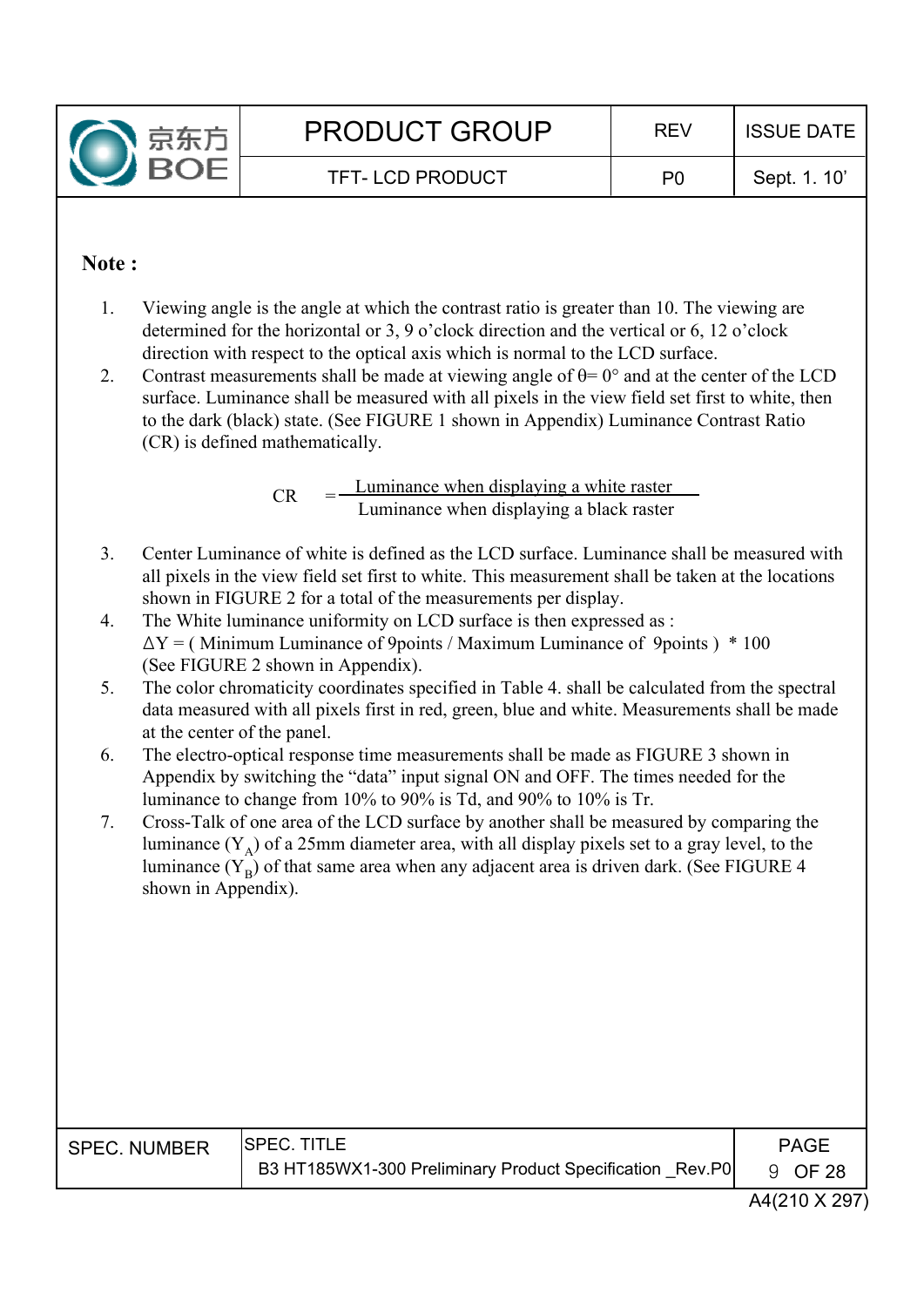![](_page_9_Picture_0.jpeg)

Sept. 1. 10'

## **5.0 INTERFACE CONNECTION.**

#### **5.1 Electrical Interface Connection**

#### CN1 Module Side Connector : UJU IS100-30O-C23 or Equivalent User Side Connector : JAE FI-X30H or Equivalent

| Pin No                  | Symbol            | Function                                         | Remark       |
|-------------------------|-------------------|--------------------------------------------------|--------------|
| 1                       | <b>NC</b>         | No connection                                    |              |
| $\overline{2}$          | <b>CE</b>         | No connection                                    | internal use |
| 3                       | <b>CTL</b>        | No connection                                    | internal use |
| $\overline{\mathbf{4}}$ | <b>GND</b>        | <b>GND Ground</b>                                |              |
| 5                       | RX <sub>0</sub> - | Negative LVDS differential data input. Channel 0 |              |
| 6                       | $RX0+$            | Positive LVDS differential data input. Channel 0 |              |
| $\overline{7}$          | <b>GND</b>        | Ground                                           |              |
| 8                       | $RX1-$            | Negative LVDS differential data input. Channel 1 |              |
| 9                       | $RX1+$            | Positive LVDS differential data input. Channel 1 |              |
| 10                      | <b>GND</b>        | Ground                                           |              |
| 11                      | $RX2-$            | Negative LVDS differential data input. Channel 2 |              |
| 12                      | $RX2+$            | Positive LVDS differential data input. Channel 2 |              |
| 13                      | <b>GND</b>        | Ground                                           |              |
| 14                      | <b>RXCLK-</b>     | Negative LVDS differential clock input.          |              |
| 15                      | RXCLK+            | Positive LVDS differential clock input.          |              |
| 16                      | <b>GND</b>        | Ground                                           |              |
| 17                      | RX3-              | Negative LVDS differential data input. Channel 3 |              |
| 18                      | $RX3+$            | Positive LVDS differential data input. Channel 3 |              |
| 19                      | <b>GND</b>        | Ground                                           |              |
| 20                      | <b>NC</b>         | Not connection, this pin should be open.         |              |
| 21                      | <b>NC</b>         | Not connection, this pin should be open.         |              |
| 22                      | <b>NC</b>         | Not connection, this pin should be open.         |              |
| 23                      | <b>GND</b>        | Ground                                           |              |
| 24                      | <b>GND</b>        | Ground                                           |              |
| 25                      | <b>GND</b>        | Ground                                           |              |
| 26                      | <b>VCC</b>        | 5V Power supply                                  |              |
| 27                      | <b>VCC</b>        |                                                  |              |
| 28                      | <b>VCC</b>        |                                                  |              |
| 29                      | <b>VCC</b>        |                                                  |              |
| 30                      | <b>VCC</b>        |                                                  |              |

PAGE 10 OF 28 SPEC. NUMBER SPEC. TITLE B3 HT185WX1-300 Preliminary Product Specification \_Rev.P0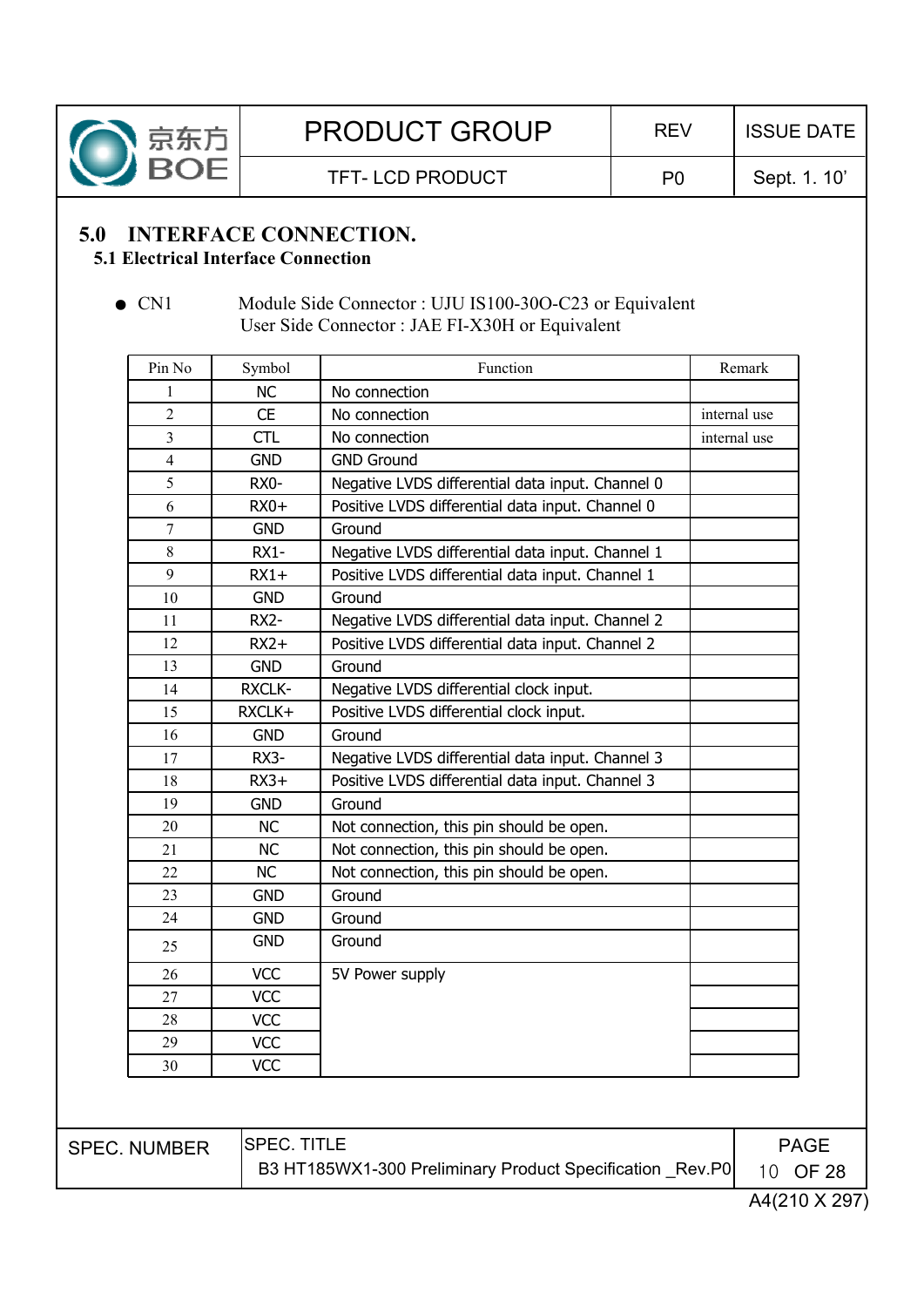![](_page_10_Picture_0.jpeg)

TFT-LCD PRODUCT P0

Sept. 1. 10'

#### **5.2 LVDS Interface (Tx; THC63LVDF83A or Equivalent) 5.2.1 LVDS Interface**

|                                       | Input           |                         | Transmitter                      |                  | Interface            | HT185WX1-100<br>(CN11)         | Remark |
|---------------------------------------|-----------------|-------------------------|----------------------------------|------------------|----------------------|--------------------------------|--------|
|                                       | Signal          | Pin No.                 | Pin No.                          | System (Tx)      | TFT-LCD<br>(Rx)      | Pin No.                        |        |
|                                       | OR <sub>0</sub> | 51                      |                                  |                  |                      |                                |        |
|                                       | OR1             | 52                      |                                  |                  |                      |                                |        |
|                                       | OR <sub>2</sub> | 54                      |                                  |                  |                      |                                |        |
|                                       | OR3             | 55                      | 48<br>47                         | OUT0-<br>$OUT0+$ | RXO0-<br>$RXO0+$     | $\mathbf{1}$<br>$\overline{2}$ |        |
|                                       | OR4             | 56                      |                                  |                  |                      |                                |        |
|                                       | OR <sub>5</sub> | $\overline{\mathbf{3}}$ |                                  |                  |                      |                                |        |
|                                       | OG0             | $\overline{4}$          |                                  |                  |                      |                                |        |
|                                       | OG1             | 6                       |                                  |                  |                      |                                |        |
|                                       | OG <sub>2</sub> | $\overline{7}$          |                                  |                  |                      |                                |        |
|                                       | OG3             | 11                      |                                  |                  |                      |                                |        |
|                                       | OG4             | 12                      | 46<br>45                         | OUT1-<br>$OUT1+$ | RXO1-<br>$RXO1+$     | $\frac{3}{4}$                  |        |
|                                       | OG5             | 14                      |                                  |                  |                      |                                |        |
|                                       | OB0             | 15                      |                                  |                  |                      |                                |        |
|                                       | OB1             | 19                      |                                  |                  |                      |                                |        |
| $\Gamma$<br>$\ensuremath{\mathbf{V}}$ | OB <sub>2</sub> | 20                      |                                  |                  |                      |                                |        |
| $\mathbf D$                           | OB <sub>3</sub> | 22                      | 42<br>41                         |                  |                      |                                |        |
| S                                     | OB <sub>4</sub> | 23                      |                                  |                  |                      |                                |        |
|                                       | OB <sub>5</sub> | 24                      |                                  | OUT2-<br>$OUT2+$ | RXO2-<br>$RXO2+$     | 5<br>6                         |        |
|                                       | Hsync           | 27                      |                                  |                  |                      |                                |        |
|                                       | Vsync           | 28                      |                                  |                  |                      |                                |        |
|                                       | $\rm DE$        | 30                      |                                  |                  |                      |                                |        |
|                                       | <b>MCLK</b>     | 31                      | CLK OUT-<br>40<br>39<br>CLK OUT+ |                  | RXO CLK-<br>RXO CLK+ | $8\,$<br>9                     |        |
|                                       | OR <sub>6</sub> | 50                      |                                  |                  |                      |                                |        |
|                                       | OR7             | $\overline{2}$          |                                  |                  |                      |                                |        |
|                                       | OG <sub>6</sub> | 8                       |                                  | OUT3-            | RXO3-                |                                |        |
|                                       | $\rm OG7$       | $10\,$                  | 38<br>37                         | $OUT3+$          | RXO3+                | $10\,$<br>11                   |        |
|                                       | OB <sub>6</sub> | 16                      |                                  |                  |                      |                                |        |
|                                       | OB7             | 18                      |                                  |                  |                      |                                |        |
|                                       | <b>RSVD</b>     | 25                      |                                  |                  |                      |                                |        |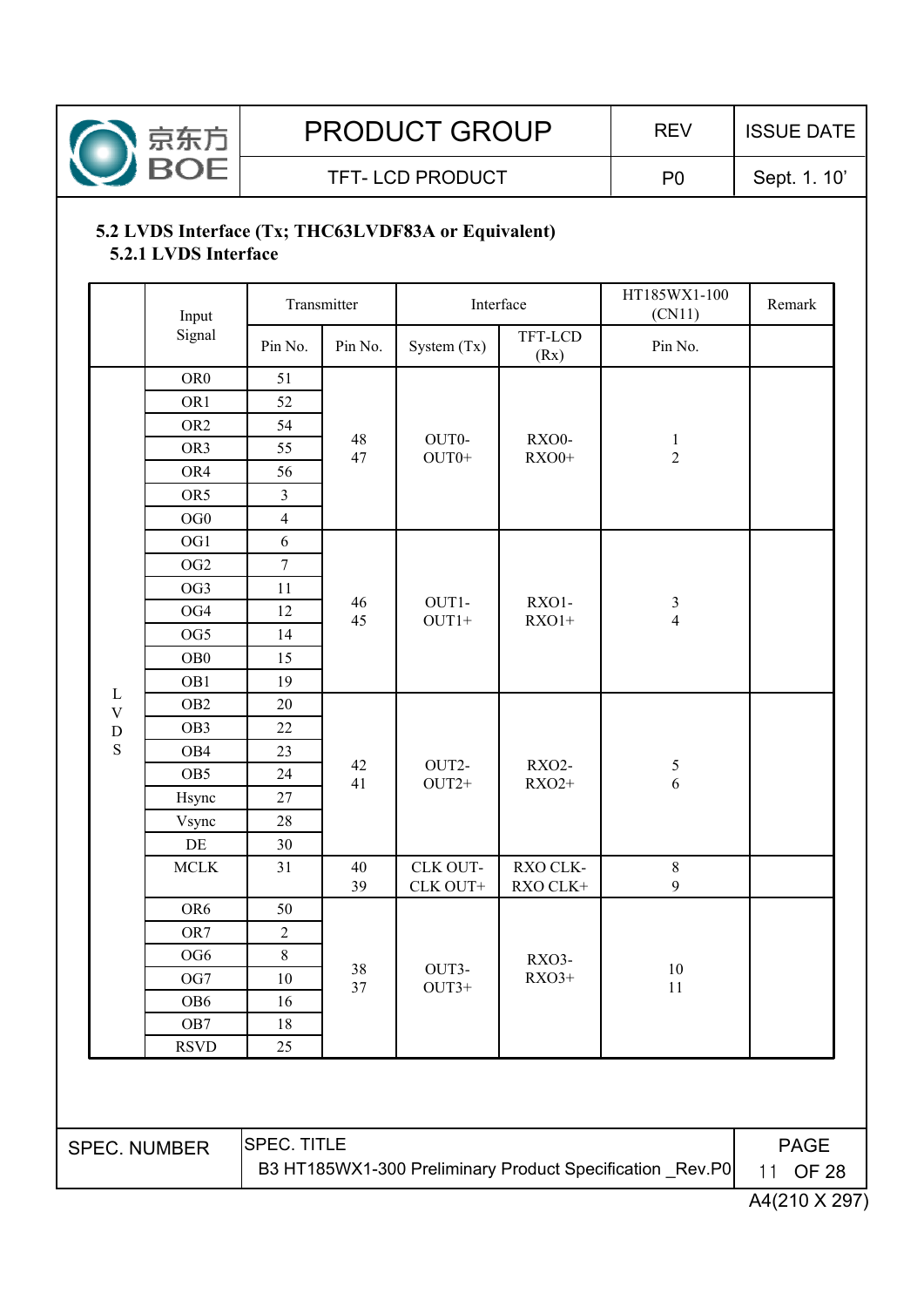![](_page_11_Figure_0.jpeg)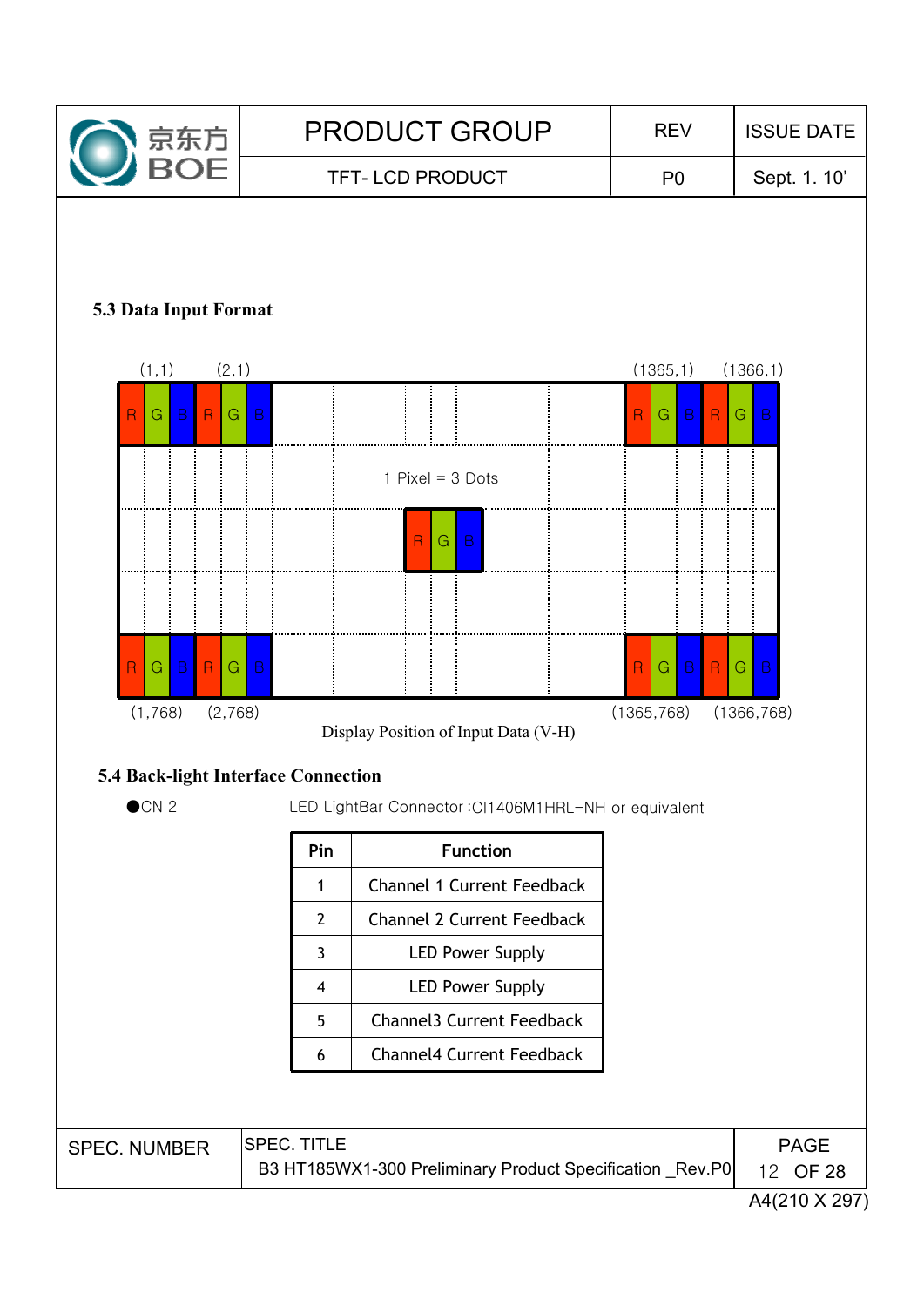![](_page_12_Picture_0.jpeg)

TFT-LCD PRODUCT P0

Sept. 1. 10'

## **6.0 SIGNAL TIMING SPECIFICATION**

6.1 The HT185WX1-100 is operated by the DE only.

| Item                           |              | Symbols | Min  | Typ   | Max  | Unit       |
|--------------------------------|--------------|---------|------|-------|------|------------|
|                                | Frequency    | 1/Tc    | 50   | 78    | 95   | <b>MHz</b> |
| Clock                          | High Time    | Tch     |      | 4/7Tc |      |            |
|                                | Low Time     | Tcl     |      | 4/7Tc |      |            |
|                                |              |         | 778  | 806   | 888  | lines      |
|                                | Frame Period | Tv      | 50   | 60    | 75   | Hz         |
|                                |              |         | 20   | 16.7  | 13.3 | ms         |
| <b>Vertical Display Period</b> |              | Tvd     |      | 768   |      | lines      |
| One line Scanning Period       |              | Th      | 1446 | 1560  | 1936 | clocks     |
| Horizontal Display Period      |              | Thd     |      | 1366  |      | clocks     |

| <b>SPEC. NUMBER</b> | <b>SPEC. TITLE</b>                                                  |  |  |  |  |  |  |  |
|---------------------|---------------------------------------------------------------------|--|--|--|--|--|--|--|
|                     | B3 HT185WX1-300 Preliminary Product Specification Rev.P0   13 OF 28 |  |  |  |  |  |  |  |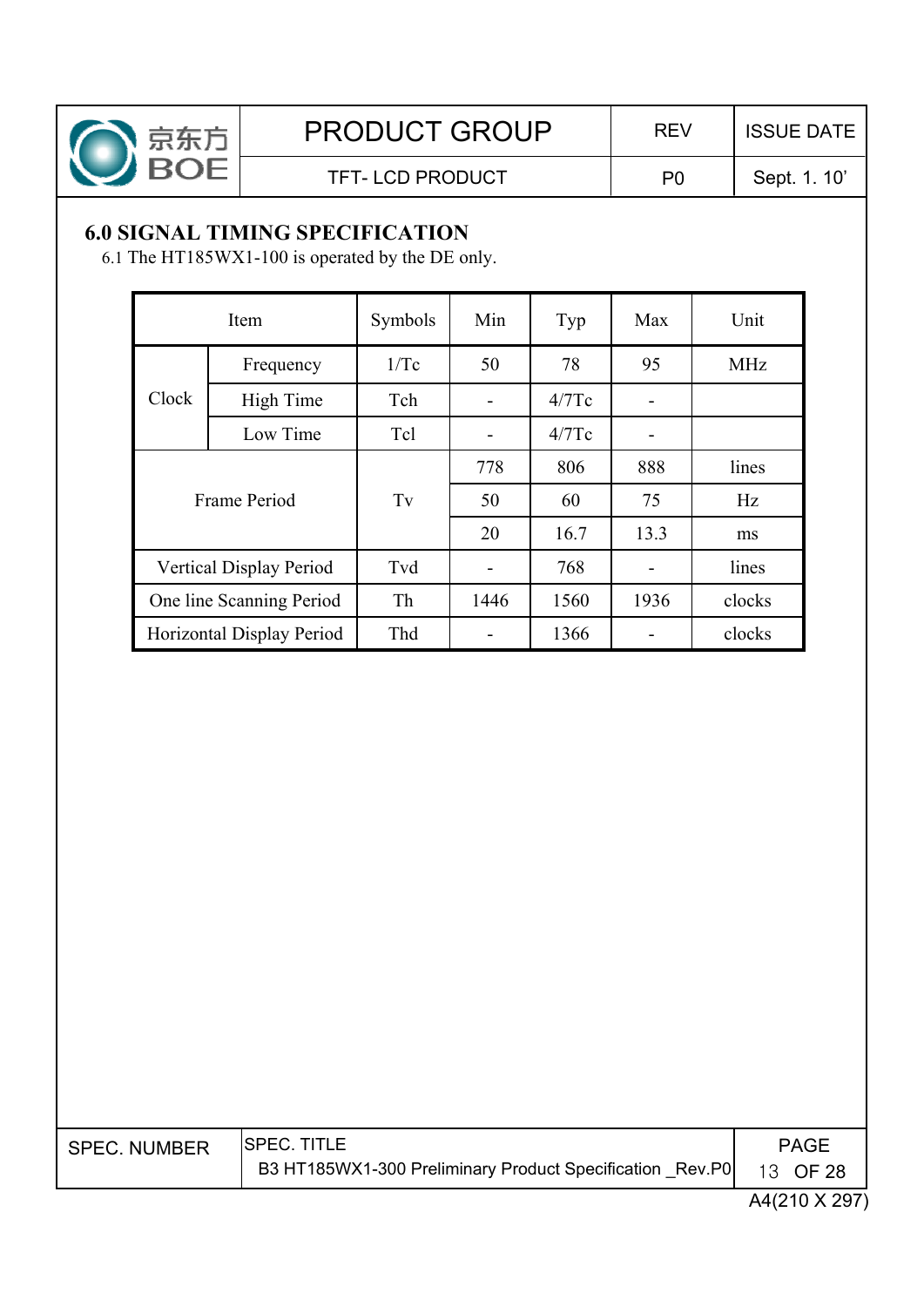![](_page_13_Picture_0.jpeg)

#### **6.2 LVDS Rx Interface Timing Parameter**

The specification of the LVDS Rx interface timing parameter is shown in Table 4.

| <b>Item</b>         | <b>Symbol</b>     | Min                    | <b>Typ</b>         | Max                    | Unit | Remark |
|---------------------|-------------------|------------------------|--------------------|------------------------|------|--------|
| <b>CLKIN</b> Period | tRCIP             | 10.60                  | 13.25              | 20.00                  | nsec |        |
| Input Data 0        | tRIP1             | $-0.4$                 | 0.0                | $+0.4$                 | nsec |        |
| Input Data 1        | tRIP <sub>0</sub> | $tRCIP/7-0.4$          | tRCIP/7            | $tRCIP/7+0.4$          | nsec |        |
| Input Data 2        | tRIP <sub>6</sub> | $2 \times$ tRCIP/7-0.4 | $2 \times$ tRCIP/7 | $2 \times$ tRCIP/7+0.4 | nsec |        |
| Input Data 3        | tRIP5             | $3 \times$ tRCIP/7-0.4 | $3 \times$ tRCIP/7 | $3 \times$ tRCIP/7+0.4 | nsec |        |
| Input Data 4        | tRIP4             | $4 \times$ tRCIP/7-0.4 | $4 \times$ tRCIP/7 | $4 \times$ tRCIP/7+0.4 | nsec |        |
| Input Data 5        | tRIP3             | $5 \times$ tRCIP/7-0.4 | $5 \times$ tRCIP/7 | $5 \times$ tRCIP/7+0.4 | nsec |        |
| Input Data 6        | tRIP2             | $6 \times$ tRCIP/7-0.4 | $6 \times$ tRCIP/7 | $6 \times$ tRCIP/7+0.4 | nsec |        |

<Table 4. LVDS Rx Interface Timing Specification>

![](_page_13_Figure_5.jpeg)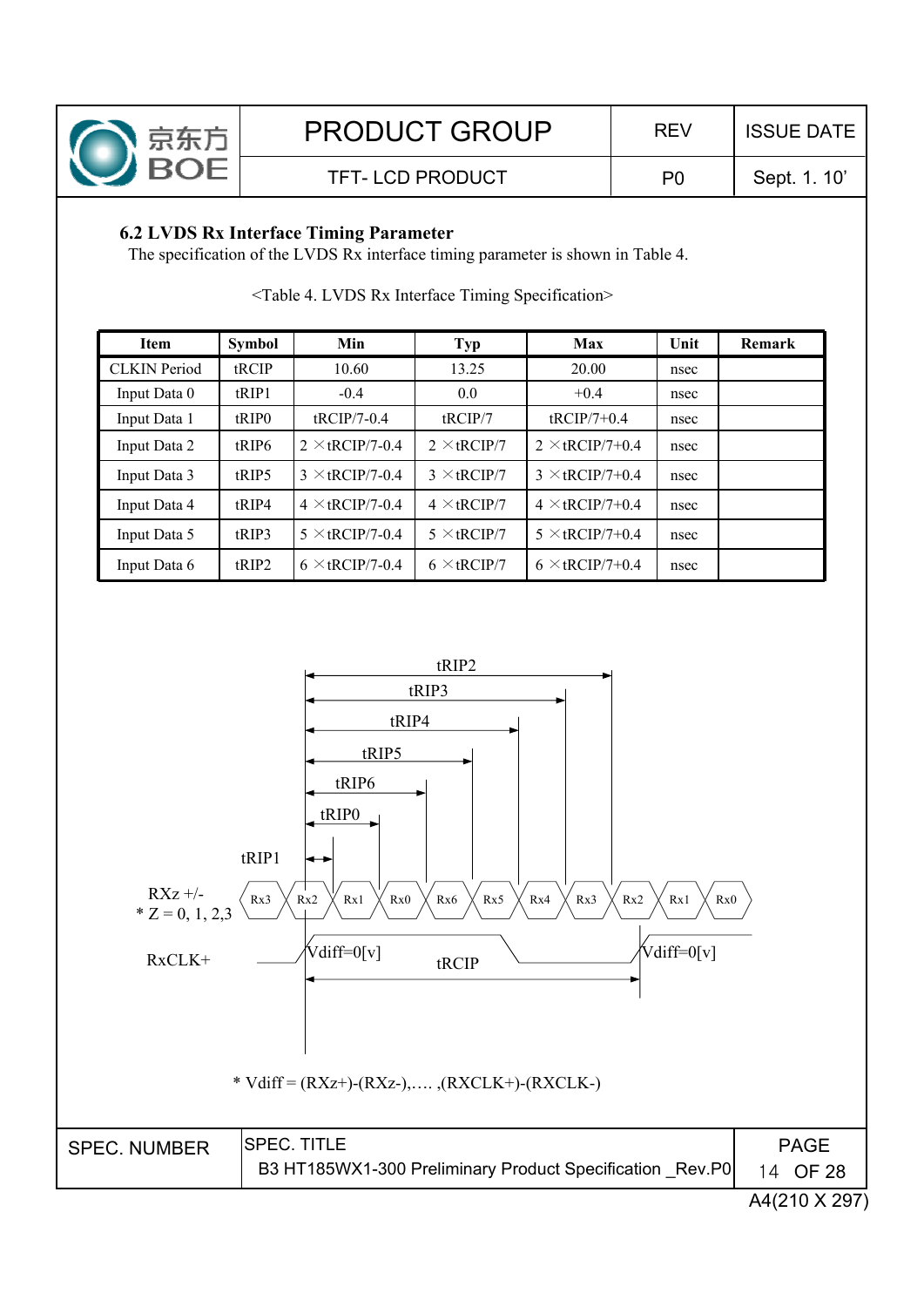![](_page_14_Figure_0.jpeg)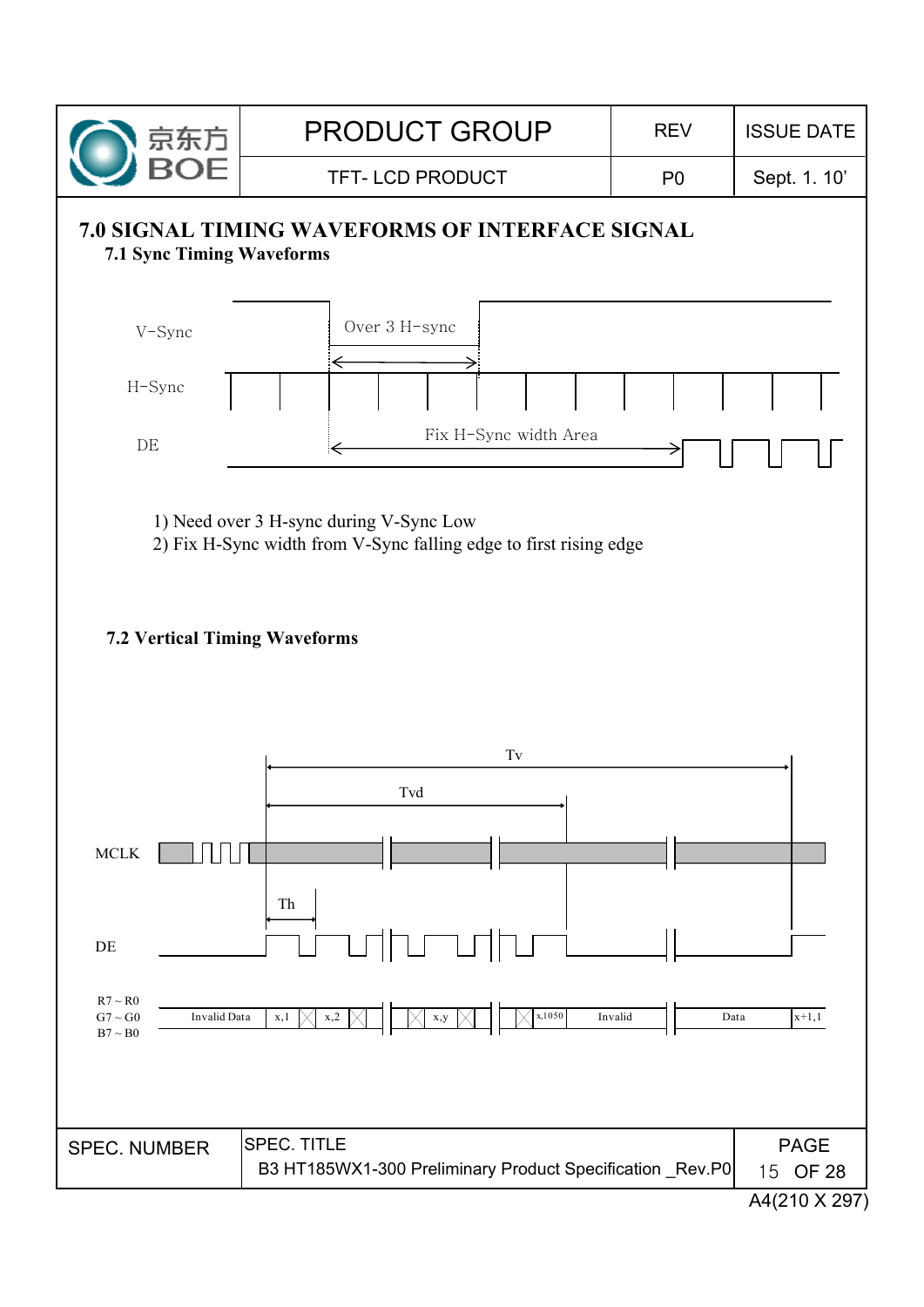![](_page_15_Figure_0.jpeg)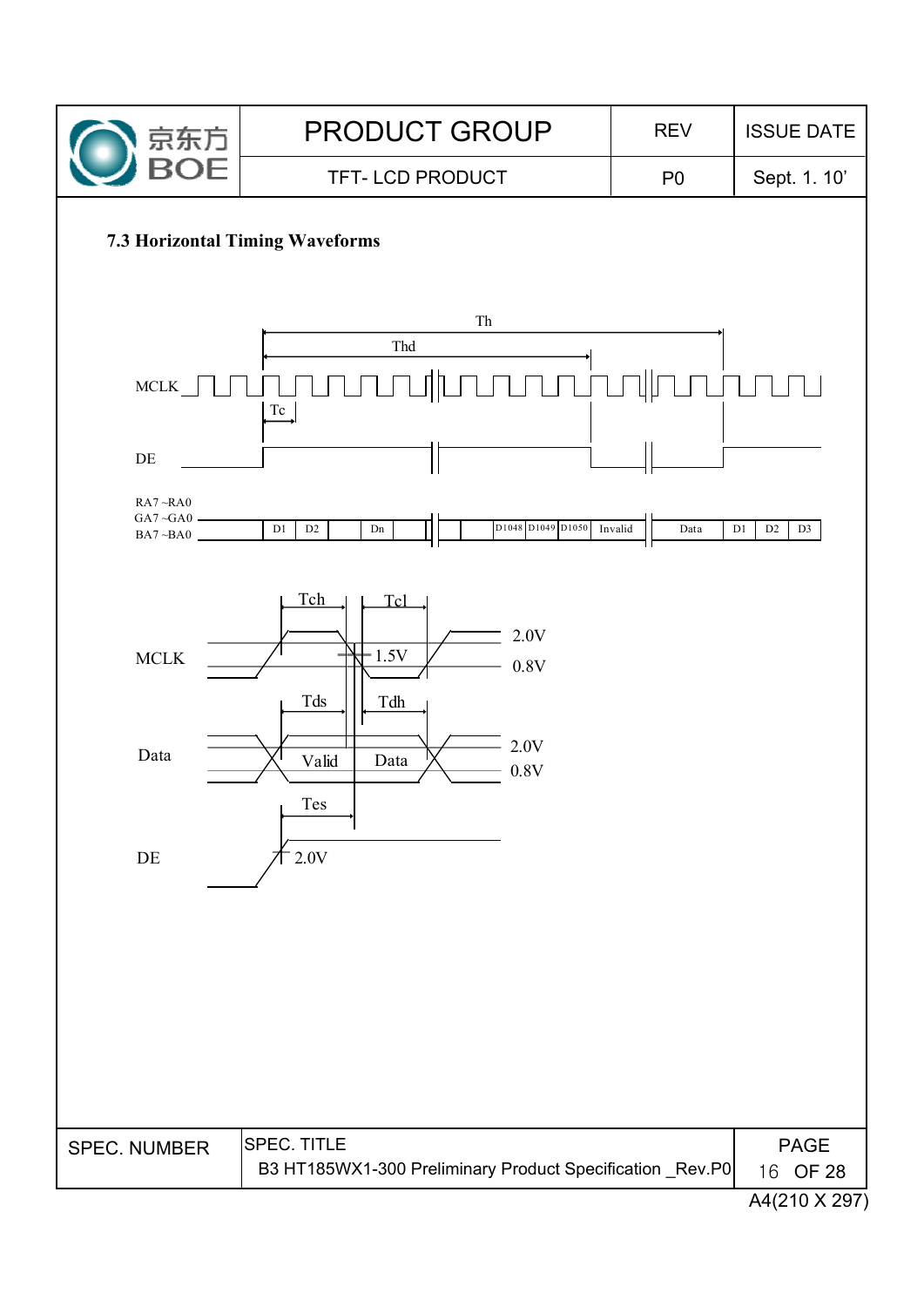![](_page_16_Picture_0.jpeg)

Sept. 1. 10'

## **8.0 INPUT SIGNALS, BASIC DISPLAY COLORS & GRAY SCALE OF COLORS**

| Color & Gray Scale  |                    |                                                          |                  |                  | <b>RED DATA</b>  |                  |                   |                  |                  | <b>GREEN DATA</b> |                  |                  |                  |                  | <b>BLUE DATA</b> |                  |                  |                  |                  |                  |                  |                            |                  |                  |                  |
|---------------------|--------------------|----------------------------------------------------------|------------------|------------------|------------------|------------------|-------------------|------------------|------------------|-------------------|------------------|------------------|------------------|------------------|------------------|------------------|------------------|------------------|------------------|------------------|------------------|----------------------------|------------------|------------------|------------------|
|                     |                    | R7                                                       |                  |                  |                  |                  | R6 R5 R4 R3 R2 R1 |                  | R <sub>0</sub>   | G7                |                  |                  |                  | G6 G5 G4 G3      | G2 G1            |                  |                  |                  |                  |                  |                  | G0 B7 B6 B5 B4 B3 B2 B1 B0 |                  |                  |                  |
|                     | <b>Black</b>       | $\boldsymbol{0}$                                         | $\boldsymbol{0}$ | $\boldsymbol{0}$ | 0                | $\boldsymbol{0}$ | $\boldsymbol{0}$  | $\boldsymbol{0}$ | $\boldsymbol{0}$ | $\boldsymbol{0}$  | $\bf{0}$         | 0                | $\theta$         | $\boldsymbol{0}$ | $\boldsymbol{0}$ | $\boldsymbol{0}$ | $\boldsymbol{0}$ | $\boldsymbol{0}$ | $\boldsymbol{0}$ | $\boldsymbol{0}$ | $\boldsymbol{0}$ | $\boldsymbol{0}$           | 0                | $\boldsymbol{0}$ | $\mathbf{0}$     |
|                     | Blue               | $\boldsymbol{0}$                                         | $\boldsymbol{0}$ | $\theta$         | $\theta$         | $\boldsymbol{0}$ | $\overline{0}$    | $\boldsymbol{0}$ | $\boldsymbol{0}$ | $\theta$          | $\theta$         | $\theta$         | $\theta$         | 0                | $\boldsymbol{0}$ | $\theta$         | $\mathbf{0}$     | 1                | 1                | 1                | $\mathbf{1}$     | $\mathbf 1$                | 1                | 1                | 1                |
|                     | Green              | $\theta$                                                 | $\boldsymbol{0}$ | $\theta$         | $\theta$         | $\boldsymbol{0}$ | $\overline{0}$    | $\boldsymbol{0}$ | $\boldsymbol{0}$ | -1                | 1                | 1                | 1                | 1                | $\mathbf{1}$     | -1               | -1               | $\mathbf{0}$     | $\mathbf{0}$     | $\boldsymbol{0}$ | $\boldsymbol{0}$ | $\theta$                   | $\theta$         | $\theta$         | $\boldsymbol{0}$ |
|                     | Cyan               | $\theta$                                                 | $\theta$         | $\theta$         | $\theta$         | $\mathbf{0}$     | $\overline{0}$    | $\boldsymbol{0}$ | $\boldsymbol{0}$ | $\mathbf{1}$      | $\mathbf{1}$     | $\mathbf{1}$     | 1                | $\mathbf{1}$     | $\mathbf{1}$     | $\mathbf{1}$     | $\mathbf{1}$     | 1                | 1                | 1                | 1                | -1                         | 1                | 1                | 1                |
| <b>Basic Colors</b> | Red                | 1                                                        | 1                | 1                | 1                | 1                | 1                 | 1                | 1                | $\theta$          | $\overline{0}$   | $\theta$         | $\boldsymbol{0}$ | $\boldsymbol{0}$ | $\boldsymbol{0}$ | $\theta$         | $\mathbf{0}$     | $\boldsymbol{0}$ | $\boldsymbol{0}$ | $\boldsymbol{0}$ | $\boldsymbol{0}$ | $\theta$                   | $\theta$         | $\mathbf{0}$     | $\boldsymbol{0}$ |
|                     | Magenta            | $\mathbf{1}$                                             | $\mathbf{1}$     | $\mathbf{1}$     | 1                | 1                | 1                 | 1                | $\mathbf{1}$     | $\theta$          | $\theta$         | $\theta$         | $\boldsymbol{0}$ | $\boldsymbol{0}$ | $\boldsymbol{0}$ | $\theta$         | $\mathbf{0}$     | 1                | 1                | 1                | 1                | -1                         | 1                | 1                | $\mathbf{1}$     |
|                     | Yellow             | $\mathbf{1}$                                             | $\mathbf{1}$     | $\mathbf{1}$     | 1                | 1                | 1                 | 1                | $\mathbf{1}$     | -1                | 1                | 1                | 1                | 1                | $\mathbf{1}$     | $\mathbf{1}$     | $\mathbf{1}$     | $\mathbf{0}$     | $\boldsymbol{0}$ | $\boldsymbol{0}$ | $\boldsymbol{0}$ | $\theta$                   | $\theta$         | $\theta$         | $\boldsymbol{0}$ |
|                     | White              | $\mathbf{1}$                                             | 1                | $\mathbf{1}$     | 1                | 1                | 1                 | 1                | $\mathbf{1}$     | 1                 | 1                | 1                | 1                | $\mathbf{1}$     | $\mathbf{1}$     | $\mathbf{1}$     | $\mathbf{1}$     | 1                | 1                | 1                | 1                | -1                         | 1                | 1                | $\mathbf{1}$     |
|                     | <b>Black</b>       | $\boldsymbol{0}$                                         | $\boldsymbol{0}$ | $\theta$         | $\theta$         | $\overline{0}$   | $\boldsymbol{0}$  | $\boldsymbol{0}$ | $\boldsymbol{0}$ | $\theta$          | $\theta$         | $\theta$         | $\boldsymbol{0}$ | 0                | $\boldsymbol{0}$ | $\theta$         | $\mathbf{0}$     | $\mathbf{0}$     | $\boldsymbol{0}$ | 0                | $\boldsymbol{0}$ | $\theta$                   | $\theta$         | $\boldsymbol{0}$ | $\boldsymbol{0}$ |
|                     |                    | $\boldsymbol{0}$                                         | $\boldsymbol{0}$ | $\boldsymbol{0}$ | $\boldsymbol{0}$ | $\boldsymbol{0}$ | $\boldsymbol{0}$  | $\boldsymbol{0}$ | 1                | $\boldsymbol{0}$  | $\boldsymbol{0}$ | $\boldsymbol{0}$ | 0                | $\boldsymbol{0}$ | $\boldsymbol{0}$ | $\boldsymbol{0}$ | $\boldsymbol{0}$ | $\mathbf{0}$     | $\mathbf{0}$     | $\boldsymbol{0}$ | $\boldsymbol{0}$ | $\overline{0}$             | $\boldsymbol{0}$ | $\boldsymbol{0}$ | $\boldsymbol{0}$ |
|                     | Darker             | $\boldsymbol{0}$                                         | $\theta$         | $\theta$         | $\boldsymbol{0}$ | $\mathbf{0}$     | $\overline{0}$    | 1                | $\mathbf{0}$     | $\theta$          | $\theta$         | $\theta$         | $\theta$         | $\theta$         | $\theta$         | $\theta$         | $\boldsymbol{0}$ | $\mathbf{0}$     | $\theta$         | $\theta$         | $\theta$         | $\theta$                   | $\theta$         | $\overline{0}$   | $\mathbf{0}$     |
| Gray Scale          | Δ                  |                                                          |                  |                  |                  |                  |                   |                  |                  |                   |                  |                  |                  |                  |                  |                  |                  |                  |                  |                  |                  |                            |                  |                  |                  |
| of RED              | $\bigtriangledown$ |                                                          |                  |                  |                  |                  |                   |                  |                  |                   |                  |                  |                  |                  |                  |                  |                  |                  |                  |                  |                  |                            |                  |                  |                  |
|                     | <b>Brighter</b>    | 1                                                        | 1                | 1                |                  | 1                | 1                 | $\boldsymbol{0}$ | $\mathbf{1}$     | $\boldsymbol{0}$  | $\boldsymbol{0}$ | $\boldsymbol{0}$ | $\boldsymbol{0}$ | $\boldsymbol{0}$ | $\boldsymbol{0}$ | $\boldsymbol{0}$ | $\boldsymbol{0}$ | $\boldsymbol{0}$ | $\boldsymbol{0}$ | $\boldsymbol{0}$ | $\boldsymbol{0}$ | $\boldsymbol{0}$           | $\boldsymbol{0}$ | $\boldsymbol{0}$ | $\boldsymbol{0}$ |
|                     | $\bigtriangledown$ | $\mathbf{1}$                                             | $\mathbf{1}$     | $\mathbf{1}$     | 1                | 1                | 1                 | 1                | $\boldsymbol{0}$ | $\theta$          | $\overline{0}$   | $\boldsymbol{0}$ | $\boldsymbol{0}$ | $\boldsymbol{0}$ | $\boldsymbol{0}$ | $\boldsymbol{0}$ | $\mathbf{0}$     | $\mathbf{0}$     | $\boldsymbol{0}$ | $\boldsymbol{0}$ | $\boldsymbol{0}$ | $\theta$                   | $\mathbf{0}$     | $\boldsymbol{0}$ | $\boldsymbol{0}$ |
|                     | Red                | $\mathbf{1}$                                             | $\mathbf{1}$     | 1                | 1                | 1                | 1                 | 1                | $\mathbf{1}$     | $\theta$          | $\theta$         | $\theta$         | $\boldsymbol{0}$ | 0                | $\boldsymbol{0}$ | $\theta$         | $\mathbf{0}$     | $\mathbf{0}$     | $\mathbf{0}$     | $\boldsymbol{0}$ | $\boldsymbol{0}$ | $\theta$                   | $\theta$         | $\mathbf{0}$     | $\boldsymbol{0}$ |
|                     | <b>Black</b>       | $\theta$                                                 | $\boldsymbol{0}$ | $\theta$         | $\theta$         | $\overline{0}$   | $\overline{0}$    | $\boldsymbol{0}$ | $\boldsymbol{0}$ | $\theta$          | $\theta$         | $\theta$         | $\boldsymbol{0}$ | 0                | $\boldsymbol{0}$ | $\theta$         | $\theta$         | $\mathbf{0}$     | $\mathbf{0}$     | $\boldsymbol{0}$ | $\boldsymbol{0}$ | $\theta$                   | $\overline{0}$   | $\mathbf{0}$     | $\boldsymbol{0}$ |
|                     | Δ                  | $\theta$                                                 | $\boldsymbol{0}$ | $\boldsymbol{0}$ | $\boldsymbol{0}$ | $\boldsymbol{0}$ | $\overline{0}$    | $\boldsymbol{0}$ | $\boldsymbol{0}$ | $\theta$          | $\boldsymbol{0}$ | $\theta$         | 0                | 0                | $\boldsymbol{0}$ | $\theta$         | 1                | $\mathbf{0}$     | $\mathbf{0}$     | $\boldsymbol{0}$ | $\boldsymbol{0}$ | $\theta$                   | $\boldsymbol{0}$ | $\boldsymbol{0}$ | $\boldsymbol{0}$ |
| Gray Scale          | Darker             | $\boldsymbol{0}$                                         | $\theta$         | $\theta$         | $\boldsymbol{0}$ | $\mathbf{0}$     | $\overline{0}$    | $\mathbf{0}$     | $\mathbf{0}$     | $\theta$          | $\theta$         | $\theta$         | $\theta$         | $\theta$         | $\mathbf{0}$     | -1               | $\mathbf{0}$     | $\mathbf{0}$     | $\theta$         | $\theta$         | $\theta$         | $\theta$                   | $\theta$         | $\overline{0}$   | $\mathbf{0}$     |
|                     | Δ                  |                                                          |                  |                  |                  |                  |                   |                  |                  |                   |                  |                  |                  |                  |                  |                  |                  |                  |                  |                  |                  |                            |                  |                  |                  |
| of GREEN            | $\bigtriangledown$ |                                                          |                  |                  |                  |                  |                   |                  |                  |                   |                  |                  |                  |                  |                  |                  |                  |                  |                  |                  |                  |                            |                  |                  |                  |
|                     | <b>Brighter</b>    | $\boldsymbol{0}$                                         | $\boldsymbol{0}$ | $\boldsymbol{0}$ | $\boldsymbol{0}$ | $\boldsymbol{0}$ | $\boldsymbol{0}$  | $\boldsymbol{0}$ | $\boldsymbol{0}$ | $\mathbf{1}$      | 1                | 1                | 1                | 1                | $\mathbf{1}$     | $\boldsymbol{0}$ | -1               | $\boldsymbol{0}$ | $\boldsymbol{0}$ | $\boldsymbol{0}$ | $\boldsymbol{0}$ | $\boldsymbol{0}$           | $\boldsymbol{0}$ | $\boldsymbol{0}$ | $\boldsymbol{0}$ |
|                     | $\bigtriangledown$ | $\theta$                                                 | $\boldsymbol{0}$ | $\theta$         | $\theta$         | $\boldsymbol{0}$ | $\boldsymbol{0}$  | $\boldsymbol{0}$ | $\boldsymbol{0}$ | $\mathbf{1}$      | 1                | 1                | 1                | $\mathbf{1}$     | $\mathbf{1}$     | $\mathbf{1}$     | $\mathbf{0}$     | $\mathbf{0}$     | $\boldsymbol{0}$ | $\boldsymbol{0}$ | $\boldsymbol{0}$ | $\theta$                   | $\theta$         | $\mathbf{0}$     | $\boldsymbol{0}$ |
|                     | Green              | $\theta$                                                 | $\boldsymbol{0}$ | $\theta$         | $\theta$         | $\mathbf{0}$     | $\boldsymbol{0}$  | $\boldsymbol{0}$ | $\boldsymbol{0}$ | $\mathbf{1}$      | 1                | 1                | 1                | 1                | $\mathbf{1}$     | $\mathbf{1}$     | -1               | $\mathbf{0}$     | $\mathbf{0}$     | $\boldsymbol{0}$ | $\boldsymbol{0}$ | $\theta$                   | $\theta$         | $\theta$         | $\boldsymbol{0}$ |
|                     | <b>Black</b>       | $\theta$                                                 | $\boldsymbol{0}$ | $\theta$         | $\theta$         | $\overline{0}$   | $\overline{0}$    | $\boldsymbol{0}$ | $\boldsymbol{0}$ | $\theta$          | $\boldsymbol{0}$ | $\theta$         | $\boldsymbol{0}$ | $\boldsymbol{0}$ | $\boldsymbol{0}$ | $\theta$         | $\mathbf{0}$     | $\mathbf{0}$     | $\mathbf{0}$     | $\boldsymbol{0}$ | $\boldsymbol{0}$ | $\theta$                   | $\overline{0}$   | $\mathbf{0}$     | $\boldsymbol{0}$ |
|                     | Δ                  | $\theta$                                                 | $\boldsymbol{0}$ | $\theta$         | $\overline{0}$   | $\overline{0}$   | $\overline{0}$    | $\boldsymbol{0}$ | $\mathbf{0}$     | $\theta$          | $\bf{0}$         | $\theta$         | $\boldsymbol{0}$ | 0                | $\boldsymbol{0}$ | $\theta$         | $\mathbf{0}$     | $\mathbf{0}$     | $\mathbf{0}$     | $\boldsymbol{0}$ | $\boldsymbol{0}$ | $\theta$                   | $\boldsymbol{0}$ | $\mathbf{0}$     | 1                |
|                     | Darker             | $\boldsymbol{0}$                                         | $\theta$         | $\theta$         | $\theta$         | $\mathbf{0}$     | $\overline{0}$    | $\mathbf{0}$     | $\boldsymbol{0}$ | $\theta$          | $\theta$         | $\theta$         | $\boldsymbol{0}$ | $\boldsymbol{0}$ | $\mathbf{0}$     | $\theta$         | $\mathbf{0}$     | $\mathbf{0}$     | $\mathbf{0}$     | $\theta$         | $\theta$         | $\theta$                   | $\theta$         | 1                | $\boldsymbol{0}$ |
| Gray Scale          | Δ                  |                                                          |                  |                  |                  |                  |                   |                  |                  |                   |                  |                  |                  |                  |                  |                  |                  |                  |                  |                  |                  |                            |                  |                  |                  |
| of BLUE             | $\bigtriangledown$ |                                                          |                  |                  |                  |                  |                   |                  |                  |                   |                  |                  |                  |                  |                  |                  |                  |                  |                  |                  |                  |                            |                  |                  |                  |
|                     | <b>Brighter</b>    | $\boldsymbol{0}$                                         | $\boldsymbol{0}$ | $\boldsymbol{0}$ | $\boldsymbol{0}$ | $\boldsymbol{0}$ | $\boldsymbol{0}$  | $\boldsymbol{0}$ | $\boldsymbol{0}$ | $\boldsymbol{0}$  | $\boldsymbol{0}$ | $\boldsymbol{0}$ | $\boldsymbol{0}$ | $\boldsymbol{0}$ | $\boldsymbol{0}$ | $\boldsymbol{0}$ | $\boldsymbol{0}$ | 1                | 1                | 1                | $\mathbf{1}$     | $\mathbf 1$                | 1                | $\boldsymbol{0}$ | 1                |
|                     | $\bigtriangledown$ | $\theta$                                                 | $\boldsymbol{0}$ | $\boldsymbol{0}$ | $\theta$         | $\mathbf{0}$     | $\boldsymbol{0}$  | $\boldsymbol{0}$ | $\boldsymbol{0}$ | $\boldsymbol{0}$  | $\boldsymbol{0}$ | $\boldsymbol{0}$ | $\boldsymbol{0}$ | $\boldsymbol{0}$ | $\boldsymbol{0}$ | $\boldsymbol{0}$ | $\boldsymbol{0}$ | 1                | 1                | 1                | $\mathbf{1}$     | $\mathbf 1$                | 1                | 1                | $\boldsymbol{0}$ |
|                     | Blue               | $\boldsymbol{0}$                                         | $\boldsymbol{0}$ | $\theta$         | $\theta$         | $\boldsymbol{0}$ | $\overline{0}$    | $\boldsymbol{0}$ | $\boldsymbol{0}$ | $\theta$          | $\boldsymbol{0}$ | $\theta$         | $\boldsymbol{0}$ | $\boldsymbol{0}$ | $\boldsymbol{0}$ | $\boldsymbol{0}$ | $\boldsymbol{0}$ | 1                | 1                | 1                | $\mathbf{1}$     | -1                         | 1                | 1                | 1                |
|                     | Black              | $\boldsymbol{0}$                                         | $\boldsymbol{0}$ | $\theta$         | $\overline{0}$   | $\overline{0}$   | $\overline{0}$    | $\boldsymbol{0}$ | $\boldsymbol{0}$ | $\boldsymbol{0}$  | $\boldsymbol{0}$ | $\theta$         | $\boldsymbol{0}$ | 0                | $\boldsymbol{0}$ | $\boldsymbol{0}$ | $\boldsymbol{0}$ | $\mathbf{0}$     | $\mathbf{0}$     | $\boldsymbol{0}$ | $\boldsymbol{0}$ | $\theta$                   | $\boldsymbol{0}$ | $\mathbf{0}$     | $\boldsymbol{0}$ |
|                     |                    | $\theta$                                                 | $\boldsymbol{0}$ | $\theta$         | $\overline{0}$   | $\overline{0}$   | $\overline{0}$    | $\boldsymbol{0}$ | 1                | $\theta$          | $\overline{0}$   | $\theta$         | 0                | 0                | $\boldsymbol{0}$ | $\boldsymbol{0}$ | ı                | $\mathbf{0}$     | $\bf{0}$         | $\boldsymbol{0}$ | $\boldsymbol{0}$ | $\boldsymbol{0}$           | $\boldsymbol{0}$ | $\mathbf{0}$     | 1                |
|                     | Darker             | $\theta$                                                 | $\theta$         | $\boldsymbol{0}$ | $\boldsymbol{0}$ | $\boldsymbol{0}$ | $\boldsymbol{0}$  | 1                | $\theta$         | $\boldsymbol{0}$  | $\theta$         | $\theta$         | $\theta$         | $\boldsymbol{0}$ | $\mathbf{0}$     | $\mathbf{1}$     | $\mathbf{0}$     | $\mathbf{0}$     | $\mathbf{0}$     | 0                | $\theta$         | $\theta$                   | $\theta$         | 1                | $\boldsymbol{0}$ |
| Gray Scale          | △                  |                                                          |                  |                  |                  |                  |                   |                  |                  |                   |                  |                  |                  |                  |                  |                  |                  |                  |                  |                  |                  |                            |                  |                  |                  |
| of WHITE            | $\bigtriangledown$ |                                                          |                  |                  |                  |                  |                   |                  |                  |                   |                  |                  |                  |                  |                  |                  |                  |                  |                  |                  |                  |                            |                  |                  |                  |
|                     | Brighter           |                                                          |                  |                  |                  |                  |                   | $\boldsymbol{0}$ | 1                | -1                |                  |                  |                  |                  |                  | $\boldsymbol{0}$ |                  |                  |                  |                  | 1                |                            |                  | 0                |                  |
|                     | $\bigtriangledown$ |                                                          | 1                |                  |                  |                  |                   |                  | $\boldsymbol{0}$ |                   |                  |                  |                  |                  |                  |                  | $\boldsymbol{0}$ |                  |                  |                  | 1                |                            |                  |                  | $\theta$         |
|                     | White              |                                                          | -1               | -1               |                  |                  |                   |                  | 1                | -1                |                  |                  |                  |                  | 1                | -1               |                  |                  |                  |                  | 1                | $\mathbf{1}$               |                  |                  |                  |
|                     |                    |                                                          |                  |                  |                  |                  |                   |                  |                  |                   |                  |                  |                  |                  |                  |                  |                  |                  |                  |                  |                  |                            |                  |                  |                  |
|                     |                    |                                                          |                  |                  |                  |                  |                   |                  |                  |                   |                  |                  |                  |                  |                  |                  |                  |                  |                  |                  |                  |                            |                  |                  |                  |
|                     | <b>SPEC. TITLE</b> |                                                          |                  |                  |                  |                  |                   |                  |                  |                   |                  |                  |                  |                  |                  |                  |                  |                  |                  |                  |                  |                            |                  | <b>PAGE</b>      |                  |
| <b>SPEC. NUMBER</b> |                    | B3 HT185WX1-300 Preliminary Product Specification Rev.P0 |                  |                  |                  |                  |                   |                  |                  |                   |                  |                  |                  |                  |                  |                  |                  |                  |                  |                  |                  |                            | 17 OF 28         |                  |                  |
|                     |                    |                                                          |                  |                  |                  |                  |                   |                  |                  |                   |                  |                  |                  |                  |                  |                  |                  |                  |                  |                  |                  | A4(210 X 297)              |                  |                  |                  |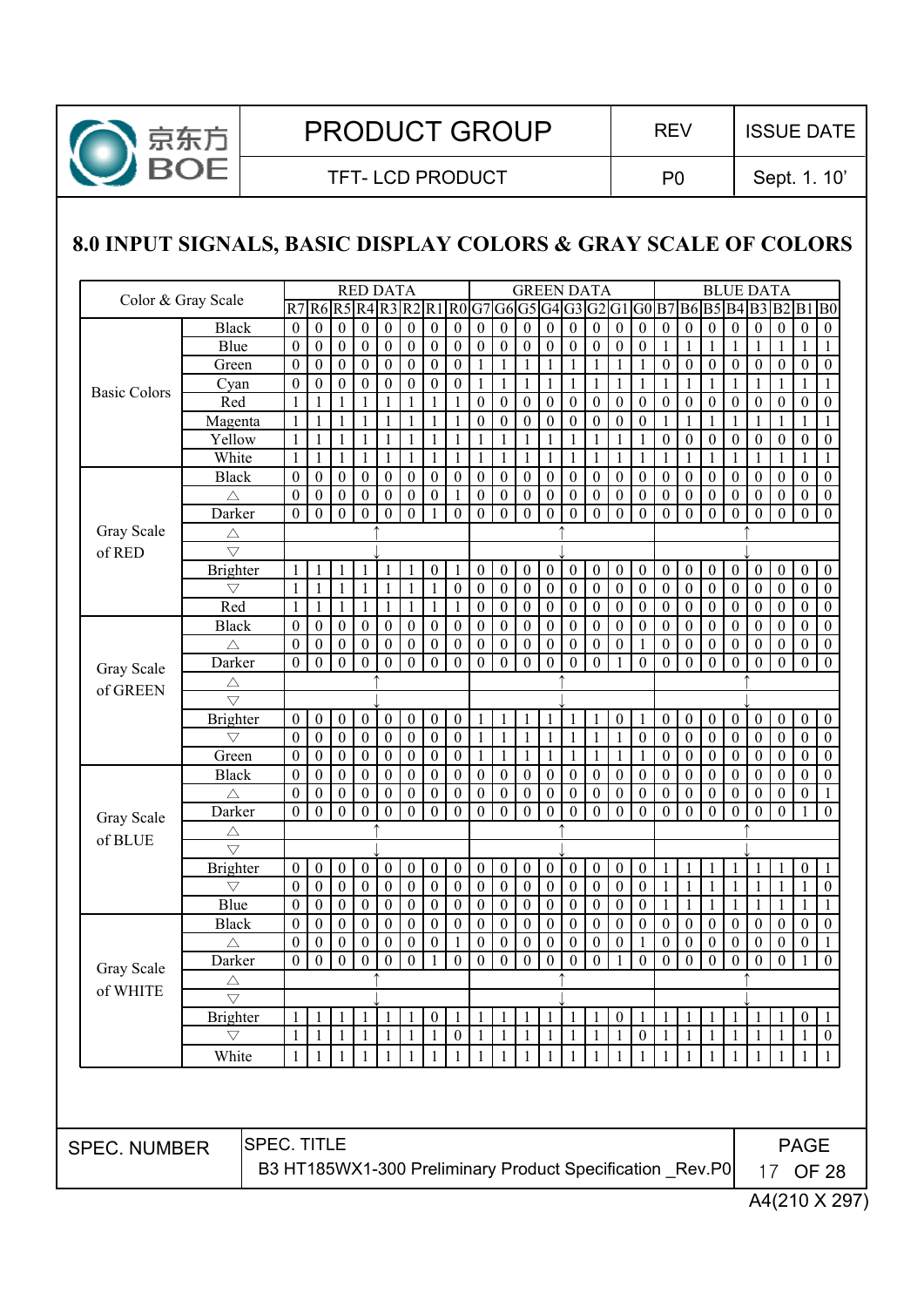| ● 京东方         | <b>PRODUCT GROUP</b>   | REV | <b>ISSUE DATE</b> |
|---------------|------------------------|-----|-------------------|
| <b>NO BOE</b> | <b>TFT-LCD PRODUCT</b> | P0  | Sept. 1. 10'      |

#### **9.0 POWER SEQUENCE**

To prevent a latch-up or DC operation of the LCD module, the power on/off sequence shall be as shown in below

![](_page_17_Figure_3.jpeg)

A4(210 X 297)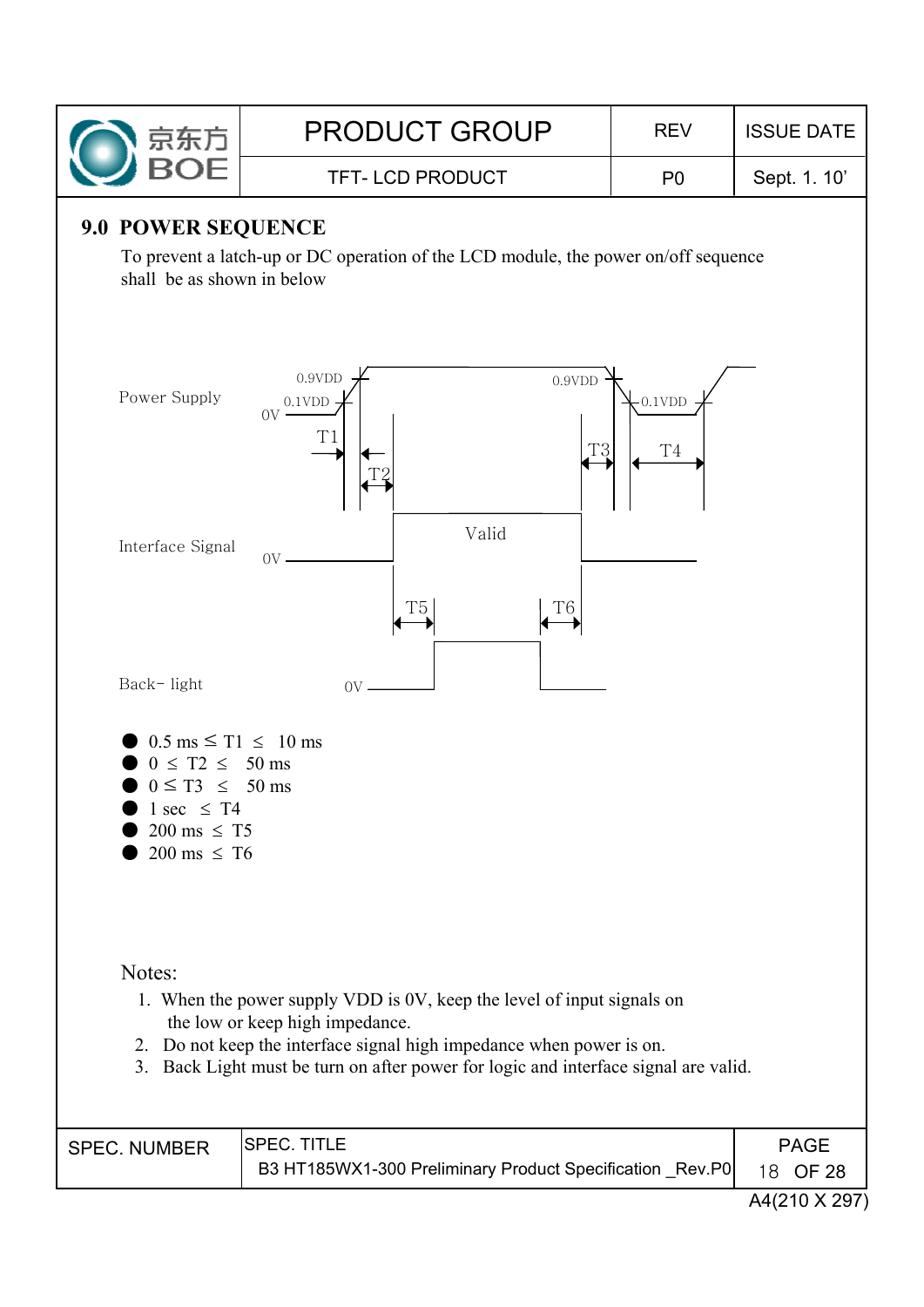![](_page_18_Picture_0.jpeg)

# **10.0 MECHANICAL CHARACTERISTICS**

**10.1 Dimensional Requirements**

FIGURE 6 (located in Appendix) shows mechanical outlines for the model HT185WX1-300. Other parameters are shown in Table 5.

| <b>Parameter</b>    | <b>Specification</b>                               | Unit   |
|---------------------|----------------------------------------------------|--------|
| Dimensional outline | $430.4 \times 254.6 \times 10.9$                   | mm     |
| Weight              | $(1330)$ (typ.)                                    | gram   |
| Active area         | $409.8(H) \times 230.4(V)$                         | mm     |
| Pixel pitch         | $0.3(H) \times 0.3(V)$                             | mm     |
| Number of pixels    | $1366(H) \times 768(V)$ (1 pixel = R + G + B dots) | pixels |
| Back-light          | Right edge side 1-LED Light bar Type               |        |

| <table 5.="" dimensional="" parameters=""></table> |  |
|----------------------------------------------------|--|
|                                                    |  |
|                                                    |  |

## **10.2 Mounting**

See FIGURE 5. (shown in Appendix)

### **10.3 Anti-Glare and Polarizer Hardness.**

The surface of the LCD has an anti-glare coating to minimize reflection and a coating to reduce scratching.

## **10.4 Light Leakage**

There shall not be visible light from the back-lighting system around the edges of the screen as seen from a distance 50cm from the screen with an overhead light level of 350lux.

| <b>SPEC. NUMBER</b> | <b>ISPEC. TITLE</b>                                       | PAGE         |
|---------------------|-----------------------------------------------------------|--------------|
|                     | B3 HT185WX1-300 Preliminary Product Specification _Rev.P0 | 19 OF 28     |
|                     |                                                           | . <i>. .</i> |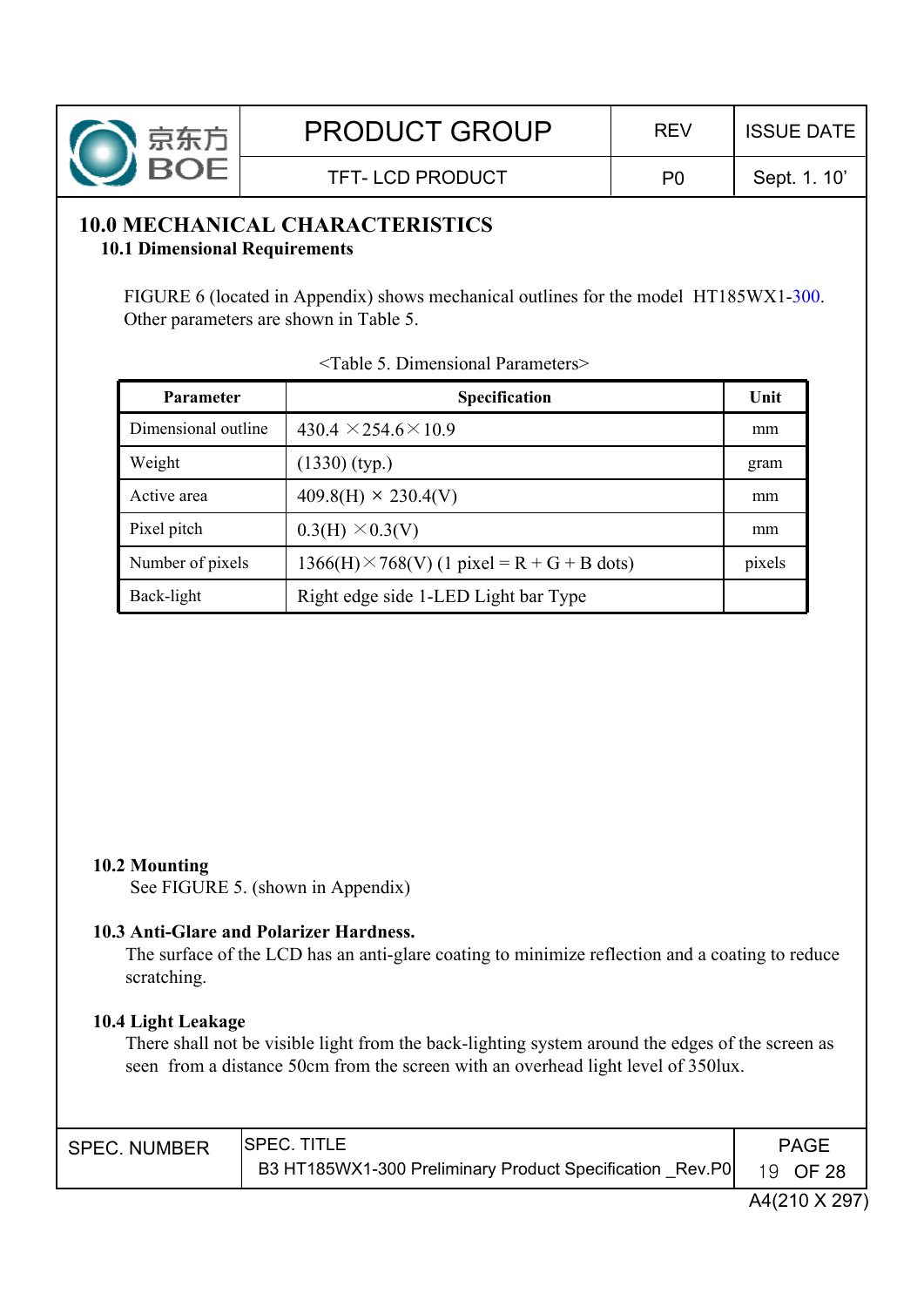![](_page_19_Picture_0.jpeg)

Sept. 1. 10'

TFT-LCD PRODUCT P0

## **11.0 RELIABLITY TEST**

The Reliability test items and its conditions are shown in below. <Table 6. Reliability Test Parameters >

| No             | <b>Test Items</b>                                    |                                      | <b>Conditions</b>                                                                                            |  |  |  |  |
|----------------|------------------------------------------------------|--------------------------------------|--------------------------------------------------------------------------------------------------------------|--|--|--|--|
| $\mathbf{1}$   | High temperature storage test                        | Ta = 60 °C, 240 hrs                  |                                                                                                              |  |  |  |  |
| $\overline{2}$ | Low temperature storage test                         | Ta = -20 °C, 240 hrs                 |                                                                                                              |  |  |  |  |
| 3              | High temperature $&$ high humidity<br>operation test | Ta = 50 °C, 80%RH, 240hrs            |                                                                                                              |  |  |  |  |
| $\overline{4}$ | High temperature operation test                      | Ta = 50 °C, 240hrs                   |                                                                                                              |  |  |  |  |
| 5              | Low temperature operation test                       | Ta = $0^\circ$ C, 240hrs             |                                                                                                              |  |  |  |  |
| 6              | Thermal shock                                        |                                      | Ta = -20 °C $\leftrightarrow$ 60 °C (0.5 hr), 100 cycle                                                      |  |  |  |  |
| $\overline{7}$ | Vibration test<br>(non-operating)                    | Frequency<br>Gravity / AMP<br>Period | $10 \sim 300$ Hz, Sweep rate 30 min<br>1.5 <sub>G</sub><br>$\pm X$ , $\pm Y$ , $\pm Z$ 30 min                |  |  |  |  |
|                |                                                      | Gravity                              | 50G                                                                                                          |  |  |  |  |
| 8              | Shock test<br>(non-operating)                        | Pulse width                          | 11 msec, sine wave                                                                                           |  |  |  |  |
|                |                                                      | Direction                            | $\pm X$ , $\pm Y$ , $\pm Z$ Once for each                                                                    |  |  |  |  |
| 9              | Electro-static discharge test<br>(non-operating)     | Air<br>Contact : 150 pF, 330 Q, 8 KV | : 150 pF, 330 Q, 15 KV                                                                                       |  |  |  |  |
| 10             | Altitude test                                        |                                      | Operating: 0 to $16400 \text{ft}$ , 0 to $40^{\circ}$<br>Non Operating: 0 to 40000ft, $-20$ to 40 $^{\circ}$ |  |  |  |  |

| <b>SPEC. NUMBER</b> | <b>SPEC. TITLE</b>                                                   |  |  |  |  |  |  |
|---------------------|----------------------------------------------------------------------|--|--|--|--|--|--|
|                     | B3 HT185WX1-300 Preliminary Product Specification _Rev.P0   20 OF 28 |  |  |  |  |  |  |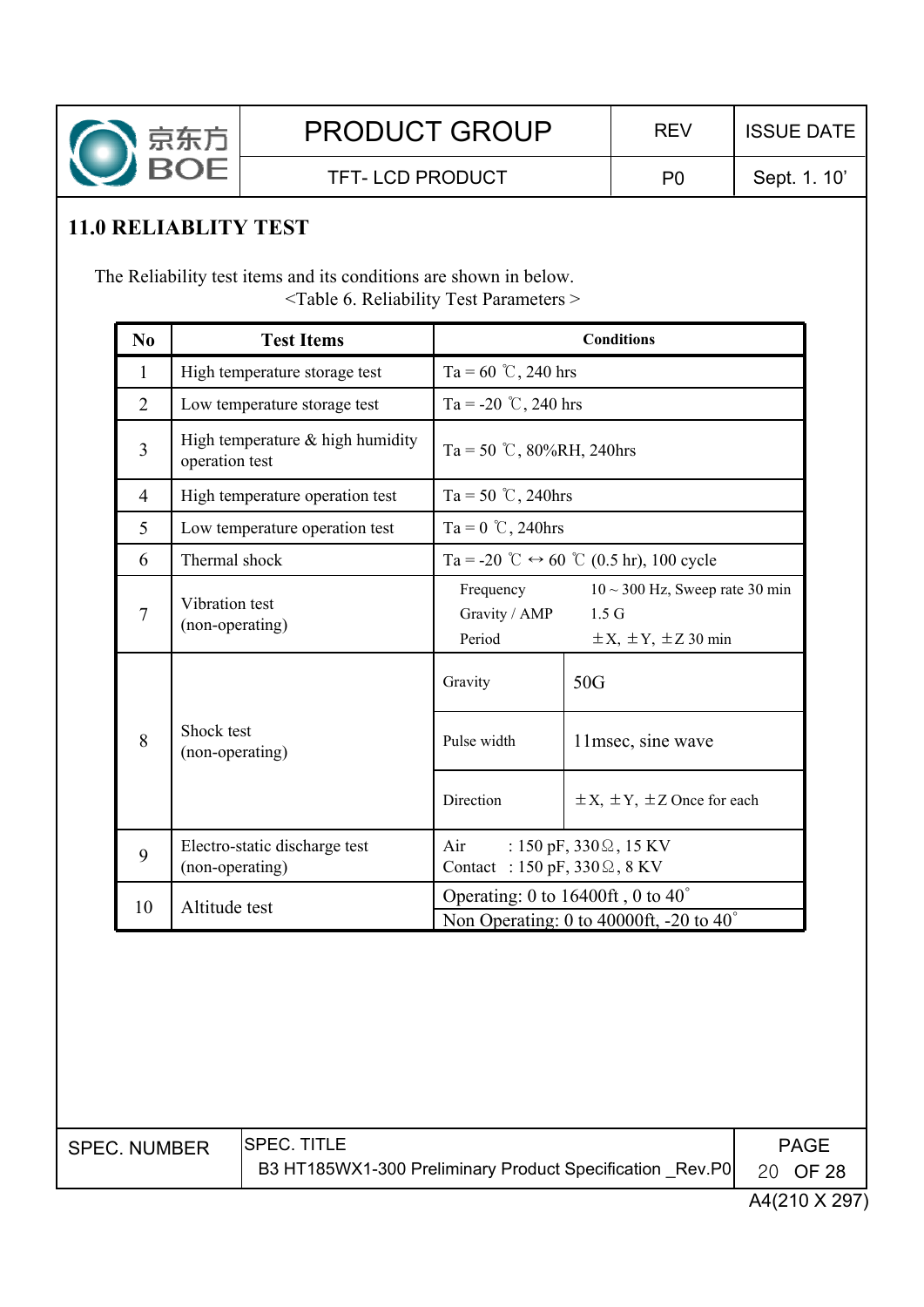![](_page_20_Picture_0.jpeg)

## **12.0 HANDLING & CAUTIONS**

- (1) Cautions when taking out the module
	- Pick the pouch only, when taking out module from a shipping package.
- (2) Cautions for handling the module
	- As the electrostatic discharges may break the LCD module, handle the LCD module with care. Peel a protection sheet off from the LCD panel surface as slowly as possible.
	- As the LCD panel and back light element are made from fragile glass material, impulse and pressure to the LCD module should be avoided.
	- As the surface of the polarizer is very soft and easily scratched, use a soft dry cloth without chemicals for cleaning.
	- Do not pull the interface connector in or out while the LCD module is operating.
	- Put the module display side down on a flat horizontal plane.
	- Handle connectors and cables with care.
- (3) Cautions for the operation
	- When the module is operating, do not lose CLK, ENAB signals. If any one of these signals is lost, the LCD panel would be damaged.
	- Obey the supply voltage sequence. If wrong sequence is applied, the module would be damaged.
- (4) Cautions for the atmosphere
	- Dew drop atmosphere should be avoided.
	- Do not store and/or operate the LCD module in a high temperature and/or humidity atmosphere. Storage in an electro-conductive polymer packing pouch and under relatively low temperature atmosphere is recommended.
- (5) Cautions for the module characteristics
	- Do not apply fixed pattern data signal to the LCD module at product aging.
	- Applying fixed pattern for a long time may cause image sticking.
- (6) Other cautions
	- Do not disassemble and/or re-assemble LCD module.
	- Do not re-adjust variable resistor or switch etc.
	- When returning the module for repair or etc., Please pack the module not to be broken. We recommend to use the original shipping packages.

| <b>SPEC. NUMBER</b> | <b>SPEC. TITLE</b>                                                   | PAGF |
|---------------------|----------------------------------------------------------------------|------|
|                     | B3 HT185WX1-300 Preliminary Product Specification _Rev.P0   21 OF 28 |      |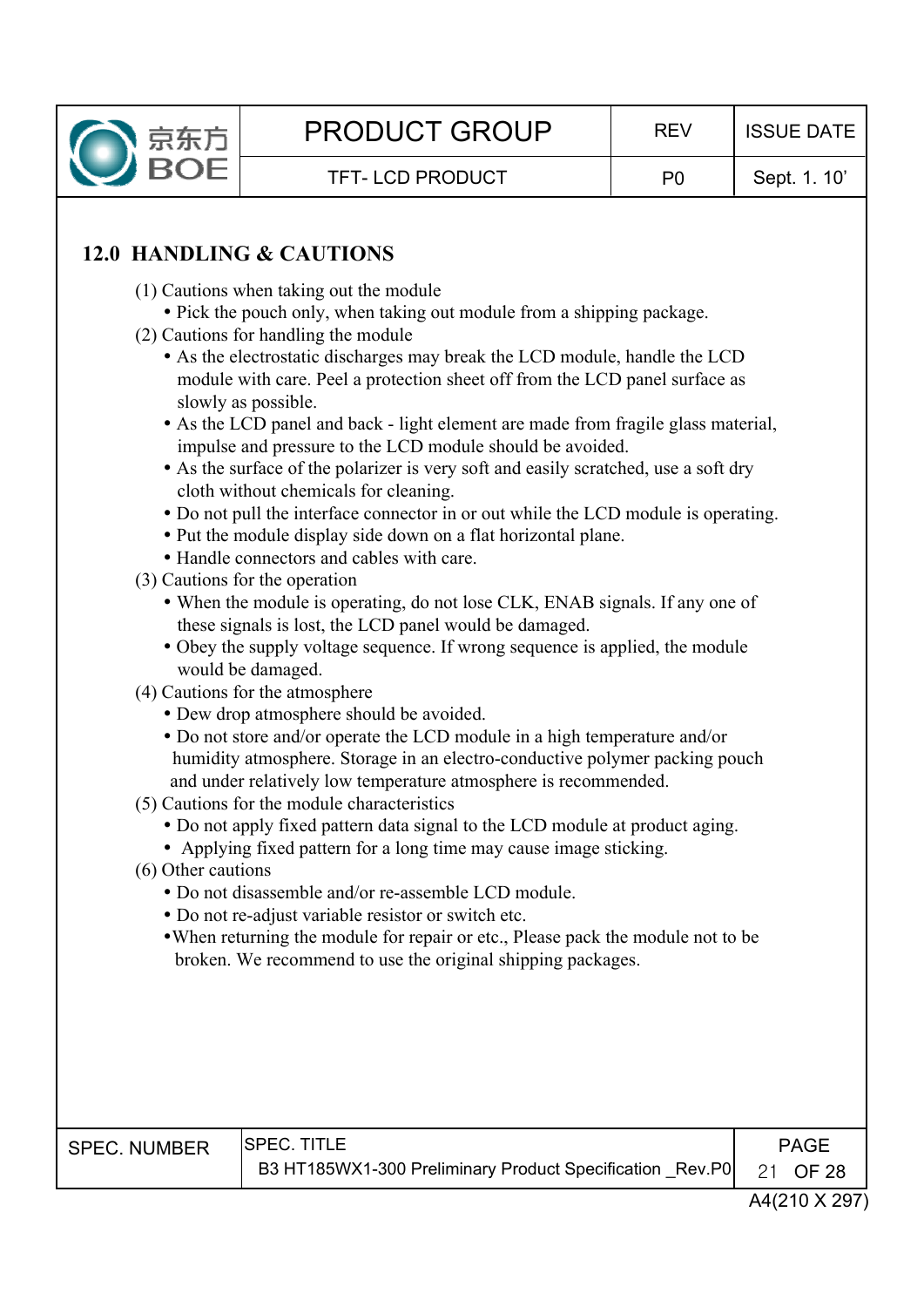![](_page_21_Picture_0.jpeg)

### **13.0 PRODUCT SERIAL NUMBER**

![](_page_21_Figure_2.jpeg)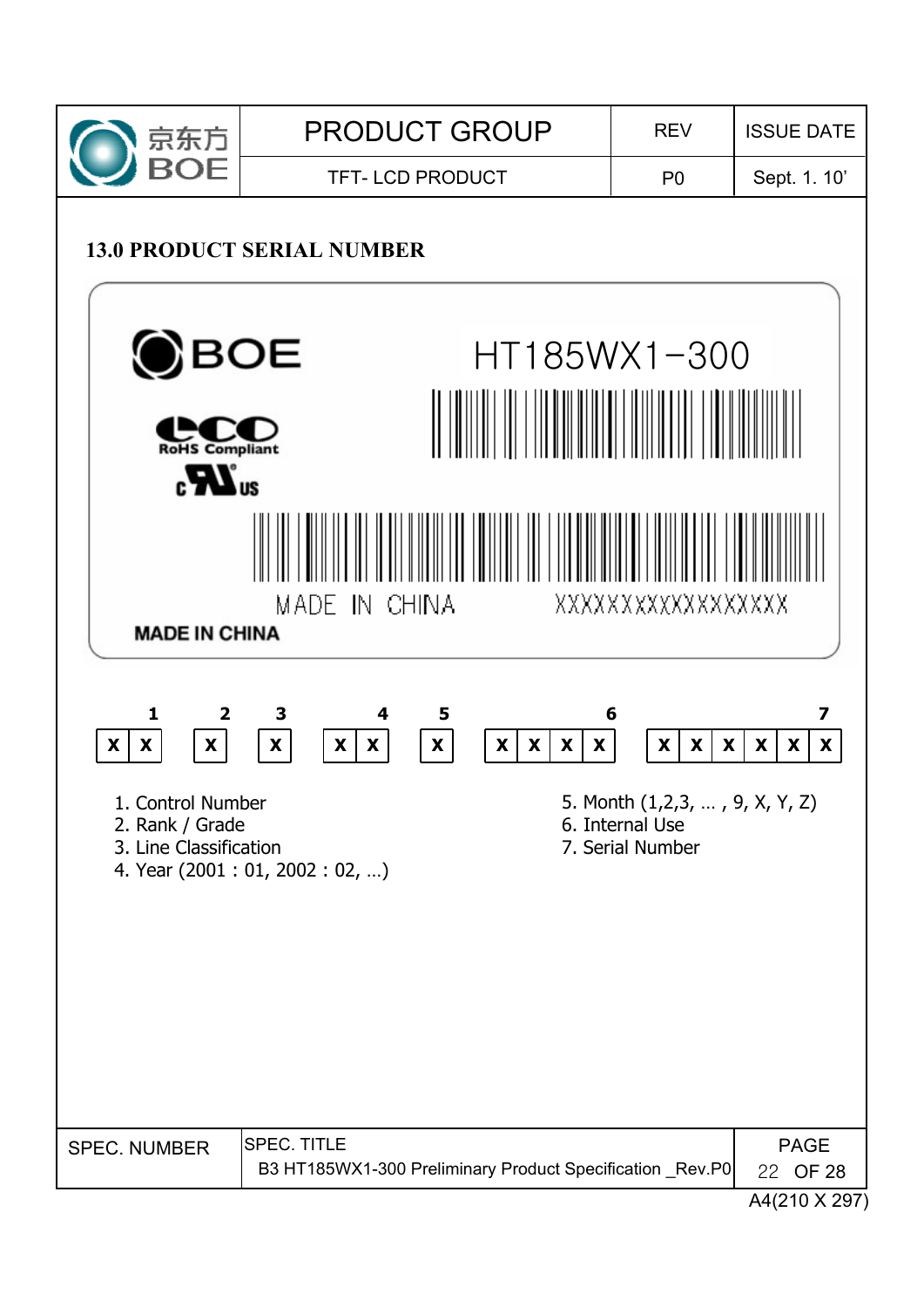![](_page_22_Figure_0.jpeg)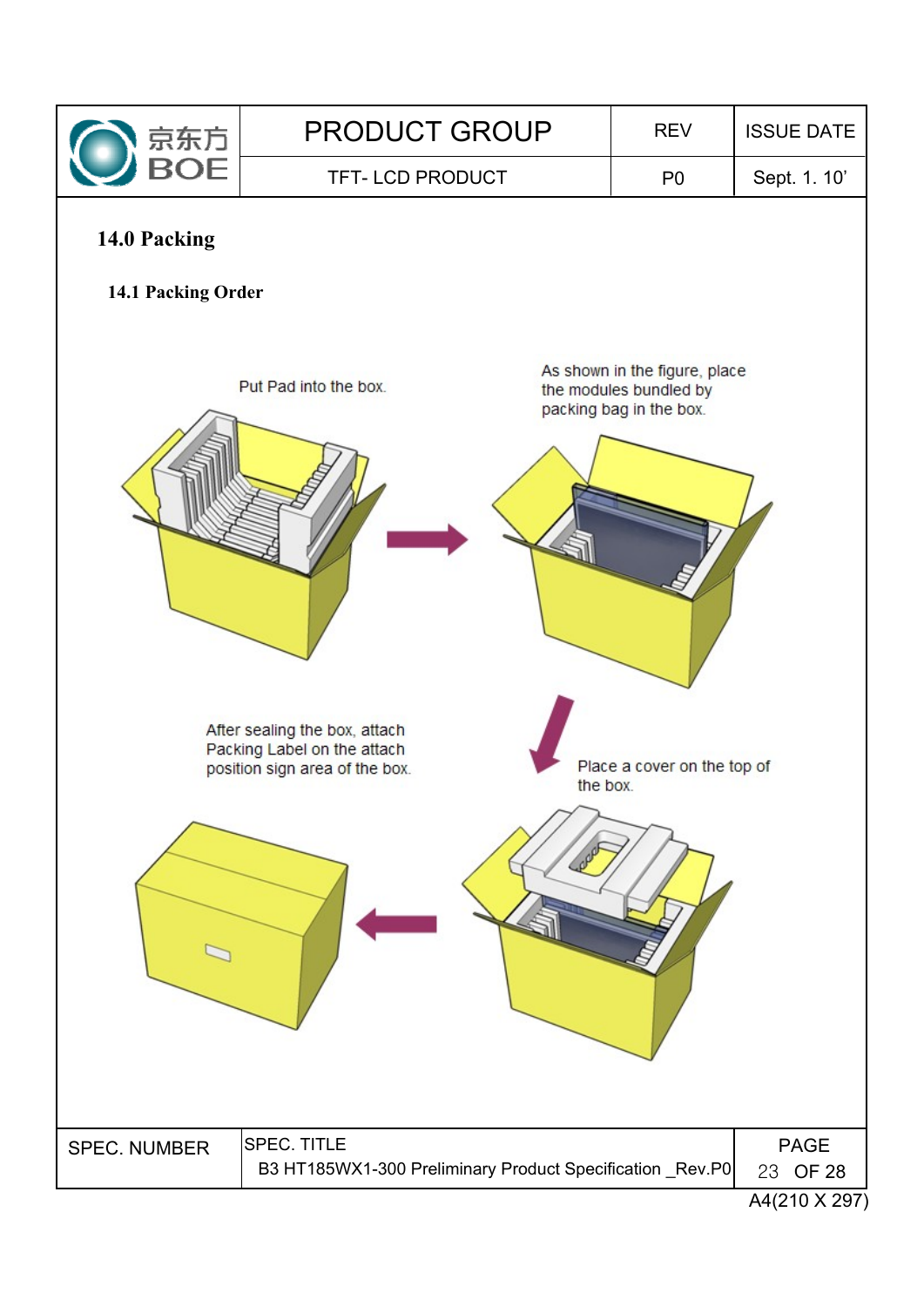![](_page_23_Picture_0.jpeg)

Sept. 1. 10'

#### **14.2 Packing Note**

- Box Dimension :  $346mm(W) \times 521mm(L) \times 403mm(H)$
- Package Quantity in one Box : 10pcs

#### **14.3 Box label**

- Label Size : 108 mm  $(L) \times 56$  mm  $(W)$
- Contents

Model : HT185WX1 Q`ty : Module Q`ty in one box Serial No. : Box Serial No. See next page for detail description. Date : Packing Date FG Code : FG Code of Product

![](_page_23_Figure_13.jpeg)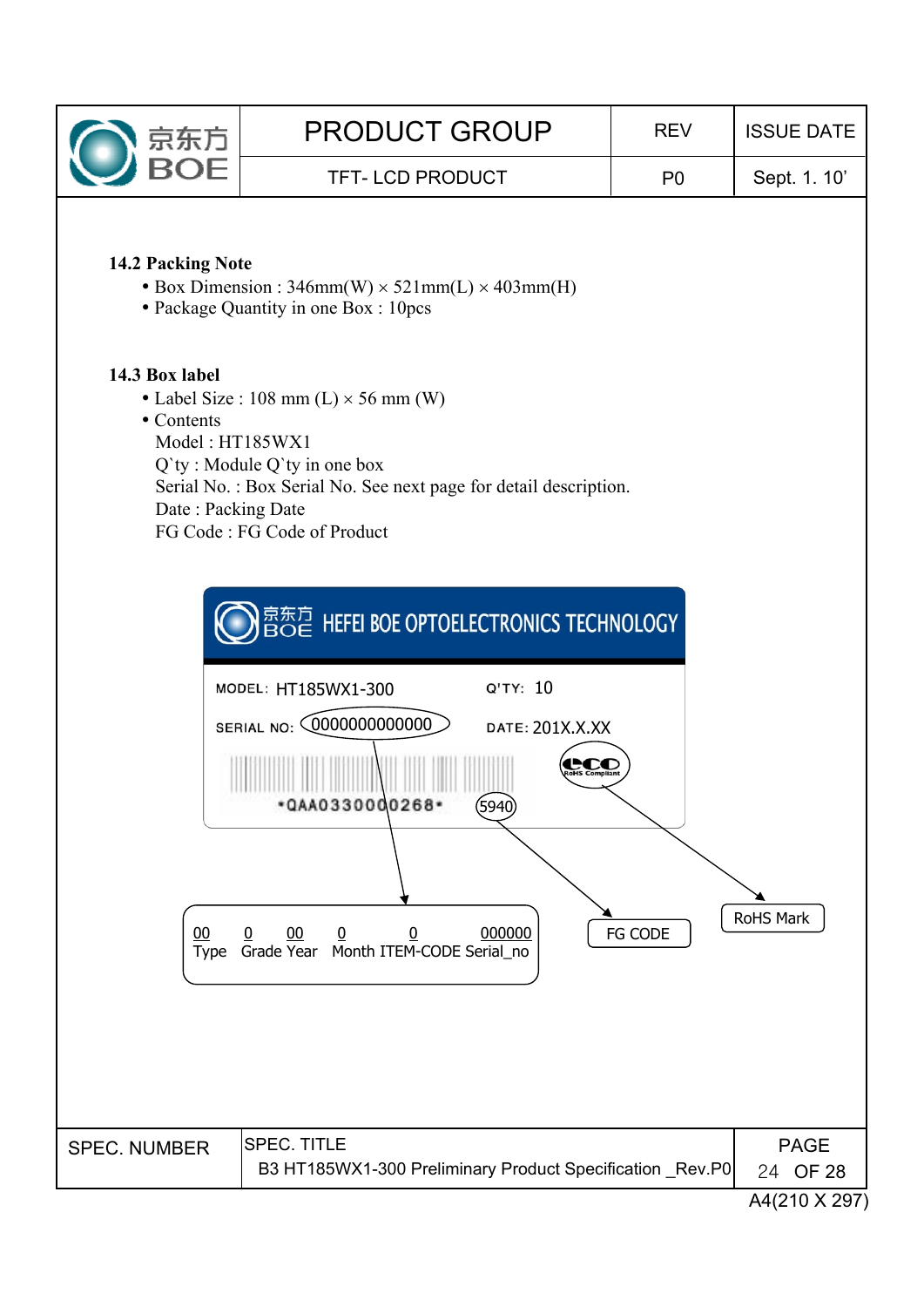![](_page_24_Figure_0.jpeg)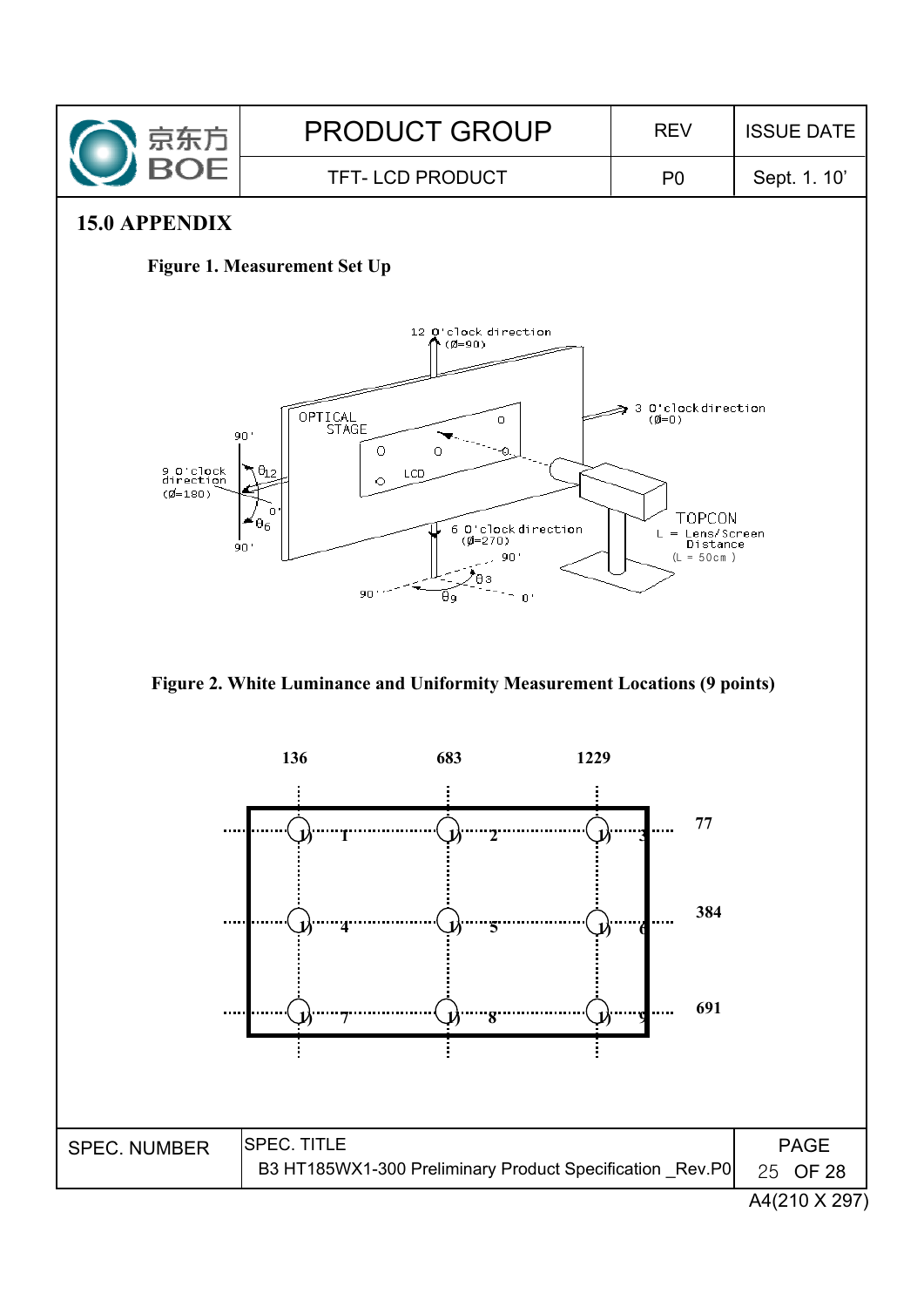![](_page_25_Figure_0.jpeg)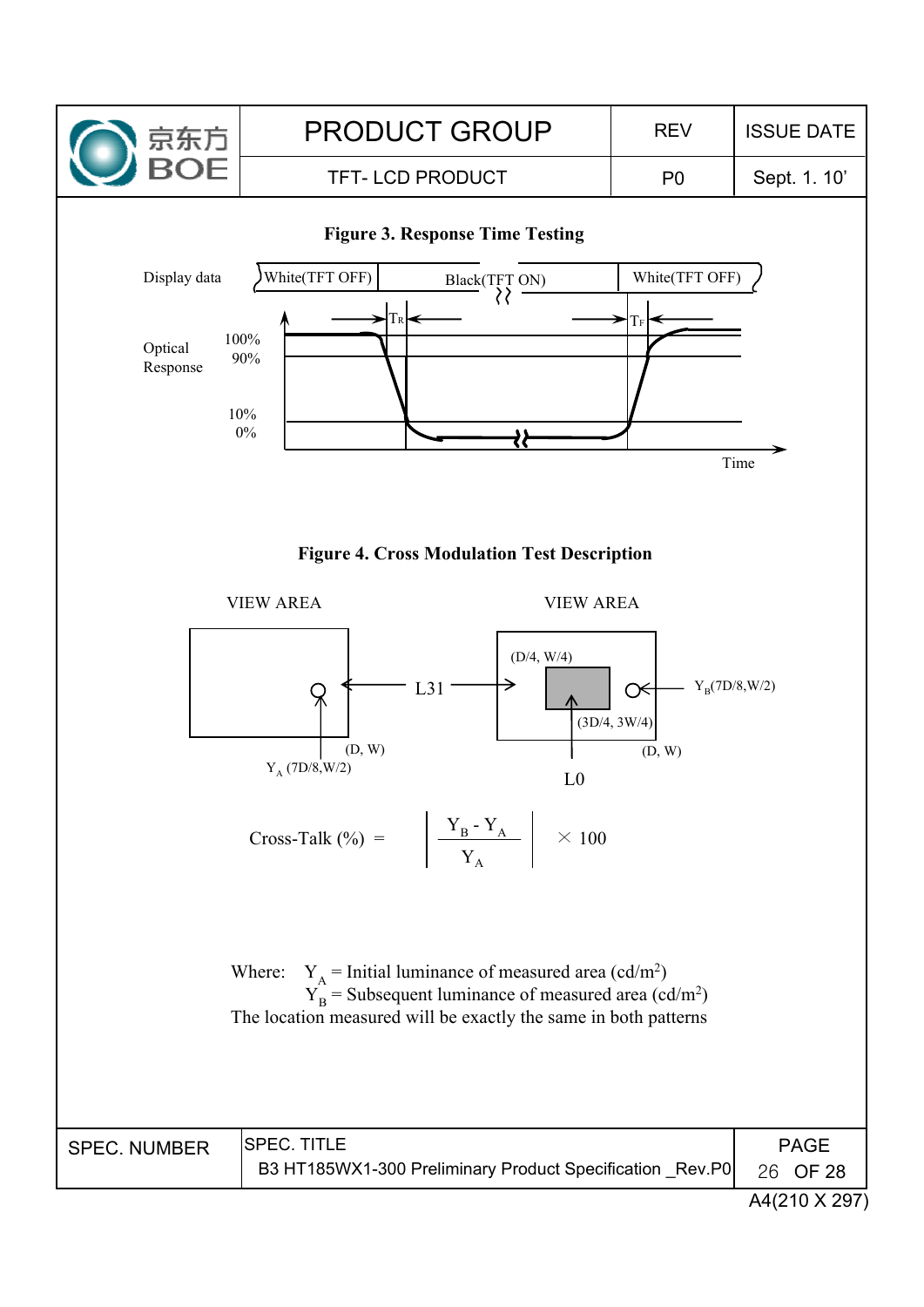![](_page_26_Figure_0.jpeg)